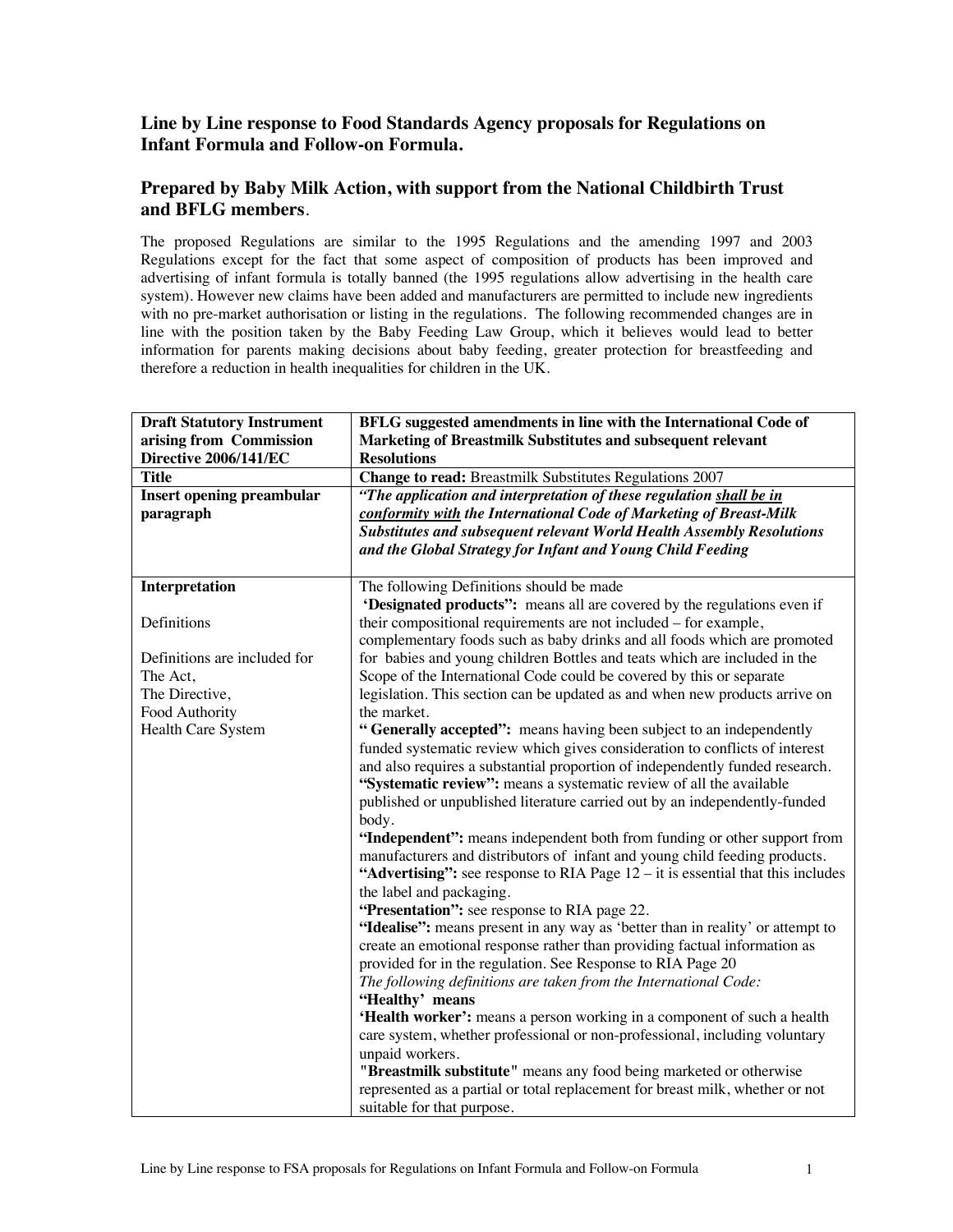|                                                         | "Complementary food": means any food, whether manufactured or locally<br>prepared, suitable as a complement to breast milk or to infant formula, when<br>either becomes insufficient to satisfy the nutritional requirements of the<br>infant.<br>"Container": means any form of packaging of products for sale as a normal<br>retail unit, including wrappers.<br>"Distributor": means a person, corporation or any other entity in the public<br>or private sector engaged in the business (whether directly or indirectly) of<br>marketing at the wholesale or retail level a product within the scope of this<br>Code. A "primary distributor" is a manufacturer's sales agent, representative,<br>national distributor or broker.<br>"Label": means any tag, brand, mark, pictorial or other descriptive matter,<br>written, printed, stencilled, marked, embossed or impressed on, or attached to,<br>a container of any products within the scope of the Regulations.<br>"Manufacturer": means a corporation or other entity in the public or private<br>sector engaged in the business or function (whether directly or through an<br>agent or through an entity controlled by or under contract with it) of<br>manufacturing a product within the scope of this Code.<br>"Marketing": means product promotion, distribution, selling, advertising,<br>product public relations, and information services.<br>"Marketing personnel": means any persons whose functions involve the<br>marketing of a product or products coming within the scope of this Code.<br>"Samples": means single or small quantities of a product provided without<br>cost.<br>"Supplies": means quantities of a product provided for use over an extended<br>period, free or at a low price, for social purposes, including those provided to<br>families in need. |
|---------------------------------------------------------|------------------------------------------------------------------------------------------------------------------------------------------------------------------------------------------------------------------------------------------------------------------------------------------------------------------------------------------------------------------------------------------------------------------------------------------------------------------------------------------------------------------------------------------------------------------------------------------------------------------------------------------------------------------------------------------------------------------------------------------------------------------------------------------------------------------------------------------------------------------------------------------------------------------------------------------------------------------------------------------------------------------------------------------------------------------------------------------------------------------------------------------------------------------------------------------------------------------------------------------------------------------------------------------------------------------------------------------------------------------------------------------------------------------------------------------------------------------------------------------------------------------------------------------------------------------------------------------------------------------------------------------------------------------------------------------------------------------------------------------------------------------------------------------------------------------------------------------------------|
| Regulation 4                                            | Change "during the first months of life" to" during the first 6 months of<br>life" and prohibit promotion of all designated products including<br>specialised formulae.                                                                                                                                                                                                                                                                                                                                                                                                                                                                                                                                                                                                                                                                                                                                                                                                                                                                                                                                                                                                                                                                                                                                                                                                                                                                                                                                                                                                                                                                                                                                                                                                                                                                              |
|                                                         | This is in line with the Global Strategy on Infant and Young Child Feeding<br>which recommends that complementary feeding should not be started before<br>6 months.                                                                                                                                                                                                                                                                                                                                                                                                                                                                                                                                                                                                                                                                                                                                                                                                                                                                                                                                                                                                                                                                                                                                                                                                                                                                                                                                                                                                                                                                                                                                                                                                                                                                                  |
|                                                         | The BFLG has previously expressed concern that the marketing restrictions<br>of the Directive apply only to foods for 'healthy infants' and there is no clear                                                                                                                                                                                                                                                                                                                                                                                                                                                                                                                                                                                                                                                                                                                                                                                                                                                                                                                                                                                                                                                                                                                                                                                                                                                                                                                                                                                                                                                                                                                                                                                                                                                                                        |
|                                                         | definition of the word 'healthy' The marketing of specialised foods for<br>infants is covered in a separate Directive [xxx] and is much less strict. The<br>marketing controls should be as strict if not stricter than for infant formula                                                                                                                                                                                                                                                                                                                                                                                                                                                                                                                                                                                                                                                                                                                                                                                                                                                                                                                                                                                                                                                                                                                                                                                                                                                                                                                                                                                                                                                                                                                                                                                                           |
|                                                         | whereas under the current and proposed Regulations, these products can be<br>promoted and even sold at a reduced price. All babies, especially sick babies,                                                                                                                                                                                                                                                                                                                                                                                                                                                                                                                                                                                                                                                                                                                                                                                                                                                                                                                                                                                                                                                                                                                                                                                                                                                                                                                                                                                                                                                                                                                                                                                                                                                                                          |
| New ingredients and                                     | need the protection of the International Code and Resolutions.<br><b>Change to:</b>                                                                                                                                                                                                                                                                                                                                                                                                                                                                                                                                                                                                                                                                                                                                                                                                                                                                                                                                                                                                                                                                                                                                                                                                                                                                                                                                                                                                                                                                                                                                                                                                                                                                                                                                                                  |
| notification procedure.                                 | Infant formulae shall be manufactured from protein sources                                                                                                                                                                                                                                                                                                                                                                                                                                                                                                                                                                                                                                                                                                                                                                                                                                                                                                                                                                                                                                                                                                                                                                                                                                                                                                                                                                                                                                                                                                                                                                                                                                                                                                                                                                                           |
| Regulation $6(1)$<br>"Infant formulae shall be          | defined in point 2 of Annex I                                                                                                                                                                                                                                                                                                                                                                                                                                                                                                                                                                                                                                                                                                                                                                                                                                                                                                                                                                                                                                                                                                                                                                                                                                                                                                                                                                                                                                                                                                                                                                                                                                                                                                                                                                                                                        |
| manufactured from protein                               | Optional ingredients should not be permitted in infant formulae<br>and follow-on formulae.                                                                                                                                                                                                                                                                                                                                                                                                                                                                                                                                                                                                                                                                                                                                                                                                                                                                                                                                                                                                                                                                                                                                                                                                                                                                                                                                                                                                                                                                                                                                                                                                                                                                                                                                                           |
| sources defined in point 2 of                           | Prior to the introduction on the market, new ingredients should be                                                                                                                                                                                                                                                                                                                                                                                                                                                                                                                                                                                                                                                                                                                                                                                                                                                                                                                                                                                                                                                                                                                                                                                                                                                                                                                                                                                                                                                                                                                                                                                                                                                                                                                                                                                   |
| Annex I and other food<br>ingredients, as the case may  | required to go through a pre-authorisation procedure which                                                                                                                                                                                                                                                                                                                                                                                                                                                                                                                                                                                                                                                                                                                                                                                                                                                                                                                                                                                                                                                                                                                                                                                                                                                                                                                                                                                                                                                                                                                                                                                                                                                                                                                                                                                           |
| be, whose suitability for                               | includes an independent systematic review of all available<br>evidence.                                                                                                                                                                                                                                                                                                                                                                                                                                                                                                                                                                                                                                                                                                                                                                                                                                                                                                                                                                                                                                                                                                                                                                                                                                                                                                                                                                                                                                                                                                                                                                                                                                                                                                                                                                              |
| particular nutritional use by                           | Declarations of interests must be made for all research and the                                                                                                                                                                                                                                                                                                                                                                                                                                                                                                                                                                                                                                                                                                                                                                                                                                                                                                                                                                                                                                                                                                                                                                                                                                                                                                                                                                                                                                                                                                                                                                                                                                                                                                                                                                                      |
| infants from birth has been<br>established by generally | dossier must include a substantial proportion of independently-<br>funded studies.                                                                                                                                                                                                                                                                                                                                                                                                                                                                                                                                                                                                                                                                                                                                                                                                                                                                                                                                                                                                                                                                                                                                                                                                                                                                                                                                                                                                                                                                                                                                                                                                                                                                                                                                                                   |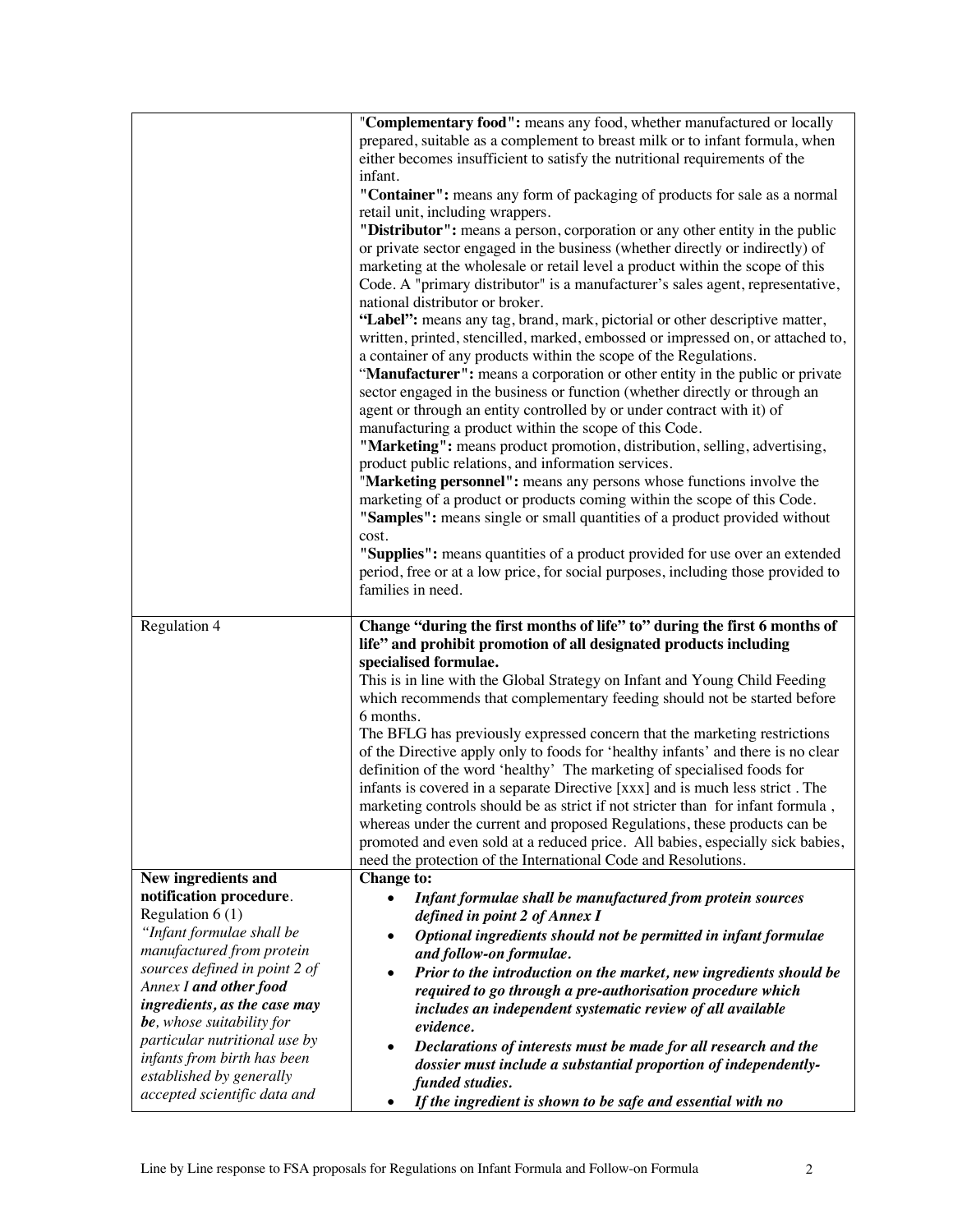*demonstrated in accordance with paragraph (2) (2) Such suitability shall be demonstrated through a systematic review of the available data relating to the expected benefits and to safety considerations as well as, where necessary, appropriate studies, performed following generally accepted expert guidance on the design and conduct of such studies."*

**Regulation 7** is the same as 6 but for Follow-on formula

## **Regulation 13**

*"No food business operator may place an infant formula on the market that has not yet been placed on the market in the UK unless he has given prior notice to the Agency by forwarding to it a model of the label used for the product."* 

There is no notification for follow-on formula

*unintended side effects and achieves its intended effect, taking into account the levels present in human milk as appropriate, it should be listed as an essential ingredient in EU Directive 2006/141.* 

• *The Directive should be revised at regular intervals and only those ingredients listed in Annex 1 should be permitted.* 

**Optional ingredients** The BFLG has submitted numerous comments to the FSA and the European Commission during the consultation on the Directive 2006/141/EC outlining our concerns about the lack of harmonization of ingredients in the products covered and its promotion of optional ingredients with little evidence of their efficacy or long-term safety. This is not only risky, but encourages the use of claims and inevitably creates double standards. All infants who are artificially fed should be assured the safest and most nutritious substitute possible and if an ingredient is demonstrated by independent systematic review of independently funded-scientific research it would be unethical to withhold it for commercial reasons: it should be made a mandatory ingredient in all formulas of that category (notwithstanding the particular composition requirements of specialized formulas) See also pages 18,19 of BFLG response to the RIA)

**Notification procedure:** The BFLG has submitted concerns about the notification procedure and the lack of pre-market approval for new ingredients. There seems to be unanimous agreement among scientific experts worldwide that the suitability and safety of new ingredients used in the production of infant or follow-on formulae must be evaluated by an independent scientific authority prior to introduction into the market. Regulations 6.1b and 6.2 and 7.b fail to include requirements for *independent* substantiation. It is a betrayal of public trust if systematic reviews are carried out by a body that is in any way funded by an interested party.

The fragile argument put forward by the Commission that, because preauthorisation is not specified in the Parnuts Framework Directive (89/398/EEC) it is not possible to permit it, does not seem credible. It must be possible for Member States to introduce a pre-market approval system for ingredients. If this is not considered possible, for this and other concerns regarding lack of transparency and accountability, the PARNUTS Directive must be revised at the earliest opportunity and the Directive 2006/141/EC reopened.

**Declarations of interest:** It is standard practice for UK professional bodies, professional journals and Government Committees to require Declarations of Interest. This is an essential requirement for any scientific data submitted to support the efficacy of ingredients used in designated products. WHA Resolution 58.32 (2005) calls on Member States: *"to ensure that research on infant and young-child feeding, which may form the basis for public policies, always contains a declaration relating to conflicts of interest and is subject to independent peer review."*

### **History of safe use:**

In the 2005 Codex consultation on the composition of infant formulae the International Expert Group commented on consumer phone lines as evidence of safe use. *"The question arises whether the ranges of nutrient levels in infant formulae that are reported by ISDI, without documented occurrence of side effects, suffice to establish a "history of safe use", or even of*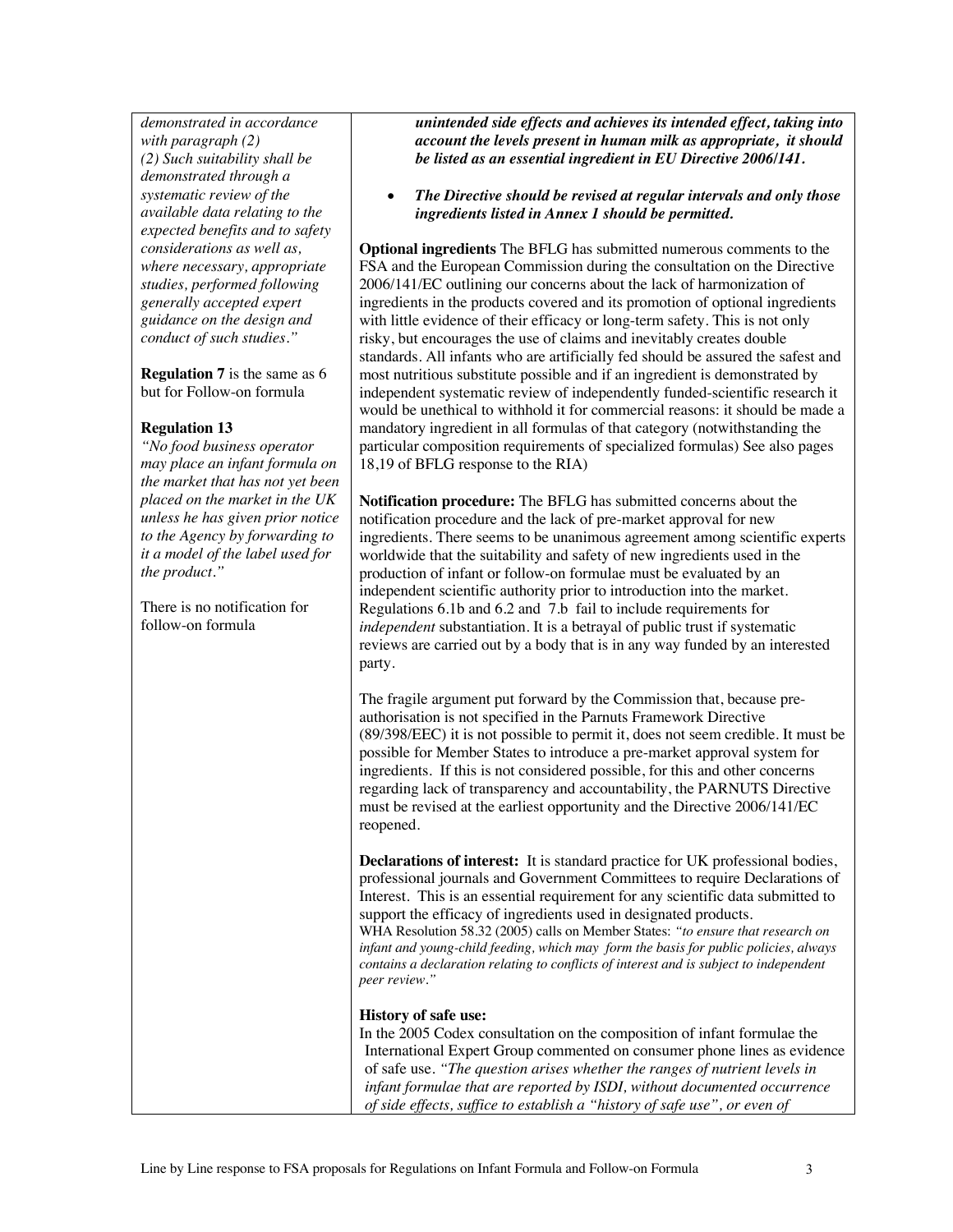*adequacy of such nutrient levels for infant formulae. ISDI suggests that a history of apparently safe use of products might be based on the use of commercially produced infant formula and the monitoring of spontaneous consumer reports of observations that may indicate a problem with a specific batch of formula. In some areas, such as Europe, Israel and the USA, there are consumer phone line services have been established where parents may call in, usually free of charge, to place questions or complaints to the manufacturer or distributor of an infant formula. ISDI explains that such customer reports are monitored and should provide a tool for postmarketing surveillance of infant formula safety. Based on the evaluation of these consumer phone line services and the absence of detected serious side effects, ISDI implies that a history of safe use has been established for the nutrient levels reported in their compilation. ESPGHAN wishes to emphasize that there is no evidence available to show that the evaluation of consumer phone line services is sensitive enough to detect adverse effects of infant formulae. On the contrary, for example the very severe adverse effects recently induced by an infant formula with inadequate contents of vitamin B1 (thiamine), which resulted in failure to thrive, severe neurological damage, severe lactic acidosis and even infant deaths (2-4), were not detected by the distributor's consumer phone line services…."*1 **Global influence** Improvements in the quality of breastmilk substitutes should be driven by public health, not commercial competition. In anticipation of the new EU Directive companies have already introduced ingredients illegally, such as *Immunofortis*, *Alphalactalbumin*, which have invented names. In New Zealand, fructo-oligosaccharides, (FOS) have not been subject to the required risk-based safety assessment for formulas and are not as yet permitted in NZ. Nutricia has nevertheless defied the government's requirements and has added these ingredients to formulas. The NZ authorities have referredto 7 years of use in the EU despite the fact that Oligosaccharides are not legally permitted until 2008 when the Directive comes into effect. <sup>2</sup> **Soya:** BFLG has asked for the risks of soya in breastmilk substitutes to be considered. Reference is made in the footnote to the CMO's advice but no action is taken to label, warn or restrict sales of soya formulae which are on open sale alongside normal formulae and

<sup>1</sup> ESPGHAN Comments on the Circular Letter CL 2005/53-NFSDU and on the Synopsis of comments received until 30 April (prepared by Germany)

See Endnote on action taken in other countries.<sup>i</sup>

<sup>2</sup> http://www.nzfsa.govt.nz/publications/media-releases/2007/fos.htm#P27\_3203 **Infant Formula does not meet New Zealand Standards** DIRECTOR GENERAL STATEMENT 16 July 2007 NZFSA has been notified that Karicare Nutriprem [that its products] are non-compliant under the joint Australia New Zealand Food Standards Code. The Acting Chief Executive, Director-General of the New Zealand Food Safety Authority (NZFSA) for purpose of section 37 of the Food Act 1981, is advising parents and caregivers that Nutricia Karicare Gold Plus Infant Formula and Follow-On Formula both contain added substances called fructo-oligosaccharides, (FOS). FOS has not been subject to the required risk-based safety assessment for the purposes of permitting their addition to infant formula products for sale in New Zealand. In the absence of such a safety assessment, NZFSA is taking a cautionary approach to this situation, particularly, for New Zealand infants who may consume them as their total dietary intake.

aggressively advertised in health professional journals and the internet.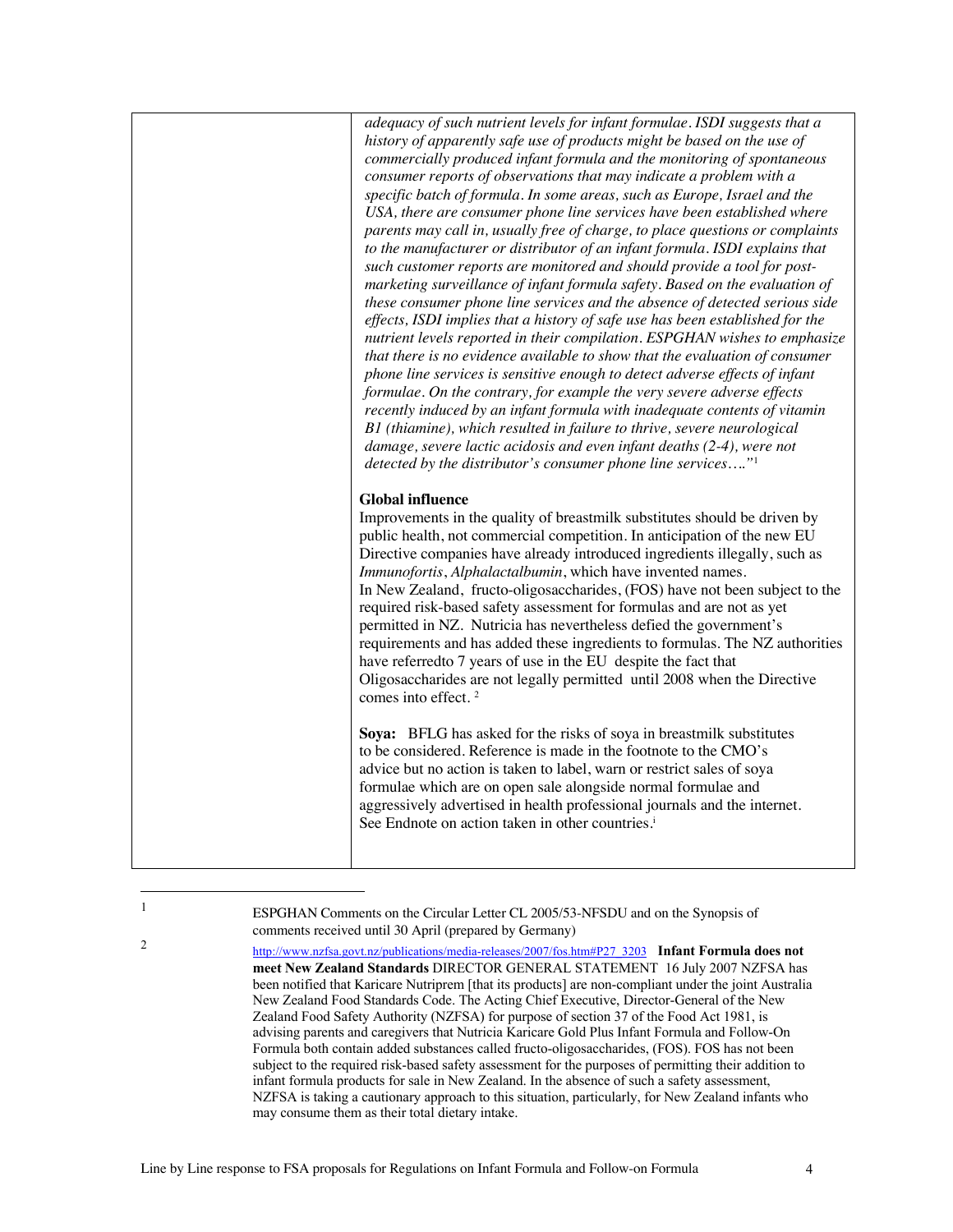| <b>Regulations 8 and 12</b>                                                                                                                                                                                                                                                                                                                                 | <b>Insert the following text:</b>                                                                                                                                                                                                                                                                                                                                                                                                                                                                                                                                                                                                                                                                                                                                                                                                                                                                                 |
|-------------------------------------------------------------------------------------------------------------------------------------------------------------------------------------------------------------------------------------------------------------------------------------------------------------------------------------------------------------|-------------------------------------------------------------------------------------------------------------------------------------------------------------------------------------------------------------------------------------------------------------------------------------------------------------------------------------------------------------------------------------------------------------------------------------------------------------------------------------------------------------------------------------------------------------------------------------------------------------------------------------------------------------------------------------------------------------------------------------------------------------------------------------------------------------------------------------------------------------------------------------------------------------------|
| <b>Compositional and Purity</b><br>criteria                                                                                                                                                                                                                                                                                                                 | All ingredients of designated products shall be as free from chemical and<br>microbial contamination as possible, of good quality, safe and suitable for<br>ingestion by infants. They shall conform to optimal quality requirements,<br>such as colour, flavour and odour.<br>Designated products shall not contain commercially produced<br>hydrogenated oils and fats, shall not have been treated by ionizing radiation<br>and shall not contain ingredients modified through genetic engineering.<br>Thickening agents, emulsifiers and antioxidants are not needed in infant<br>formulas. These non-nutritive chemicals expose infants to needless<br>additives when the infant is already exposed to a large number of foreign<br>substances present in infant formulas. As well formula fed infants are in an<br>immunologically deprived status and less able to handle unnecessary<br><i>chemicals.</i> |
|                                                                                                                                                                                                                                                                                                                                                             | Cosmetic ingredients are frequently used to make the products more attractive<br>to parents rather than providing for the infant's needs.                                                                                                                                                                                                                                                                                                                                                                                                                                                                                                                                                                                                                                                                                                                                                                         |
|                                                                                                                                                                                                                                                                                                                                                             | Designated products shall be free from residues of hormones, antibiotics, N-<br>nitrosamines, nitrates, heavy metals, mycotoxins, as determined by agreed<br>analysis, and free from other contaminants, especially pharmacologically<br>active substances such as phytoestrogens. The use of soya should be<br>reviewed.                                                                                                                                                                                                                                                                                                                                                                                                                                                                                                                                                                                         |
|                                                                                                                                                                                                                                                                                                                                                             | The product shall comply with any microbiological criteria established in<br>accordance with the principles for the Establishment and Application of<br>Microbiological Criteria for Foods (CAC/GL 21-1997) and shall be free from<br>pathogenic microorganisms, parasites and any other hazardous or deleterious<br>substances                                                                                                                                                                                                                                                                                                                                                                                                                                                                                                                                                                                   |
| Naming of infant formula                                                                                                                                                                                                                                                                                                                                    | <b>INSERT THIS NEW TEXT:</b>                                                                                                                                                                                                                                                                                                                                                                                                                                                                                                                                                                                                                                                                                                                                                                                                                                                                                      |
| <b>Regulation 15</b><br>(a) Infant formula may not be<br>sold unless it is sold under the<br>name - In the case of a product<br>which is not manufactured<br>entirely from cows' milk<br>proteins, the name 'infant<br>formula' or<br>(b) in the case of a product<br>which is manufactured entirely<br>from cows' milk proteins, the<br>name 'infant milk' | The Brand name of designated products should be no bigger than the Name<br>of the Product and nor should it contain or imply anything which indicates<br>or may be understood by the purchaser to be a claim of any kind or to imply<br>a health advantage. The name should not imply that the product is like<br>human milk.                                                                                                                                                                                                                                                                                                                                                                                                                                                                                                                                                                                     |
|                                                                                                                                                                                                                                                                                                                                                             | The name of the food should not be, or contain, anything which indicates or may<br>be understood by the purchaser to be a claim of any kind or to imply a health<br>advantage. The name should not imply that the product is like human milk.                                                                                                                                                                                                                                                                                                                                                                                                                                                                                                                                                                                                                                                                     |
|                                                                                                                                                                                                                                                                                                                                                             | A product which contains milk or any milk derivative shall be labelled<br>"contains cows' milk"                                                                                                                                                                                                                                                                                                                                                                                                                                                                                                                                                                                                                                                                                                                                                                                                                   |
| Naming of follow-on formula<br>Regulation 16 follows the same<br>format.                                                                                                                                                                                                                                                                                    | If the product is soy-based it must be labelled "Formula Based on Soya".                                                                                                                                                                                                                                                                                                                                                                                                                                                                                                                                                                                                                                                                                                                                                                                                                                          |
|                                                                                                                                                                                                                                                                                                                                                             | Rationale:<br>HA or Hypollergenic (indicating possible reduction of allergy risk), AR,<br>Staydown, (indicating anti-reflux properties), Organic, Prebiotic, Probiotic<br>or Humana. All these claims promote the product and should not be<br>permitted. Particular properties of products are more safely conveyed<br>through clear nutrition labelling, or independent certification stamps,<br>alongside clear instructions which indicate the intended use of the product.                                                                                                                                                                                                                                                                                                                                                                                                                                   |
|                                                                                                                                                                                                                                                                                                                                                             | No claim implying a health advantage or regarding the efficacy of the product                                                                                                                                                                                                                                                                                                                                                                                                                                                                                                                                                                                                                                                                                                                                                                                                                                     |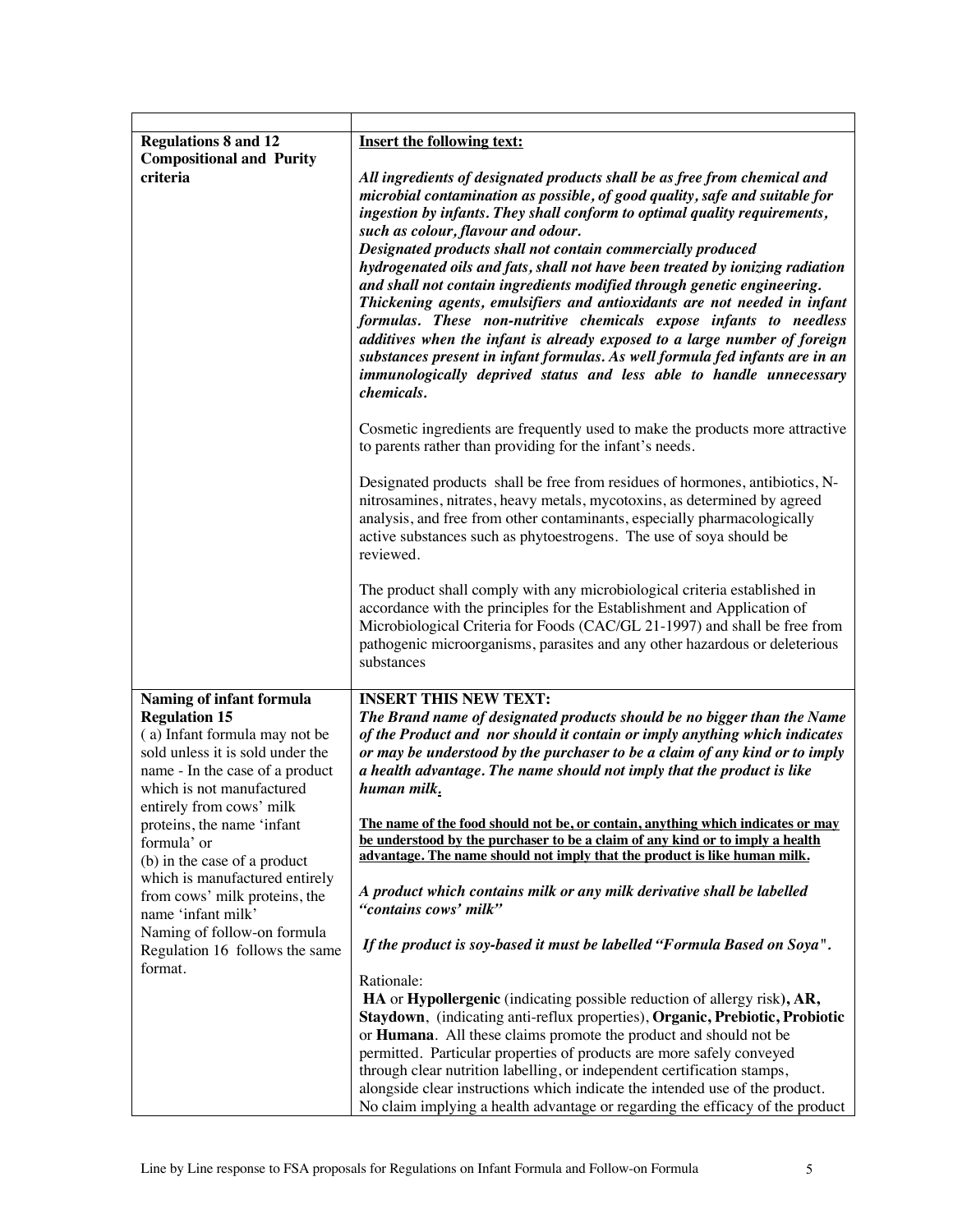|                                 | should be made or implied. (see also comments on Regulation 17.4)<br>The names infant formula, infant milk, follow on formula and follow-on milk<br>are of concern to BFLG members. Some BFLG members propose 'artificial<br>milk drink' |
|---------------------------------|------------------------------------------------------------------------------------------------------------------------------------------------------------------------------------------------------------------------------------------|
|                                 |                                                                                                                                                                                                                                          |
| <b>Warnings about intrinsic</b> | <b>Recommendation:</b>                                                                                                                                                                                                                   |
| contamination                   | The label should contain an explicit warning on the front of the package that                                                                                                                                                            |
| Regulations $17(1)(d)$ and $18$ | the product (powdered infant formulae, specialised formulae and follow-on                                                                                                                                                                |
| (1)(d)                          | formulae) is not sterile and may contain harmful bacteria that can cause                                                                                                                                                                 |
| "instructions for appropriate   | serious illness and that correct preparation and handling reduces the risk of                                                                                                                                                            |
| preparation, storage and        | <i>illness.</i>                                                                                                                                                                                                                          |
| disposal of the product and a   |                                                                                                                                                                                                                                          |
| warning against the health      | The warning must be clear, conspicuous, easy to read, explicit and                                                                                                                                                                       |
| hazards of inappropriate        | understandable. Clear preparation instructions in line with FSA, WHO                                                                                                                                                                     |
| preparation and storage."       | and WHA Res 58.32 recommendations regarding the steps that need to be                                                                                                                                                                    |
| Appendix 4 of the RIA           | taken to decontaminate powdered formulas in order to minimize the risk of                                                                                                                                                                |
| indicates that the FSA is       | harm related to the lack of sterility should also be included. <sup>3</sup>                                                                                                                                                              |
| considering asking the formula  |                                                                                                                                                                                                                                          |
| industry to agree a voluntary   | <b>RATONALE:</b>                                                                                                                                                                                                                         |
| approach to warning parents     |                                                                                                                                                                                                                                          |
| and health professionals about  | The Food Standards Agency meeting in January 2007 discussed its research                                                                                                                                                                 |
| the risks of pathogenic         | on public understanding of the term 'non-sterile' and attitudes to labelling,                                                                                                                                                            |
| contamination of formula        | concluding that parents do need to be made aware of the reasons for any                                                                                                                                                                  |
| powders.                        | change in advice.                                                                                                                                                                                                                        |
|                                 | <sup>4</sup> It seems that few parents are aware of this problem and not all health                                                                                                                                                      |
|                                 | professionals have received up to date information. Unless parents are made                                                                                                                                                              |
|                                 | aware of that the product may be intrinsically contaminated (not just                                                                                                                                                                    |
|                                 | contaminated DURING preparation) they are unlikely to comply with                                                                                                                                                                        |
|                                 | recommendations since this involves extra cost and preparation.                                                                                                                                                                          |
|                                 |                                                                                                                                                                                                                                          |
|                                 | In April, WHO published its Guidelines for the safe preparation, storage and                                                                                                                                                             |
|                                 | handling of powdered infant formula and these should be followed carefully <sup>5</sup>                                                                                                                                                  |
|                                 |                                                                                                                                                                                                                                          |
|                                 |                                                                                                                                                                                                                                          |
|                                 | Appendix IV states that voluntary labelling is to be agreed with industry                                                                                                                                                                |
|                                 | concerning the information that powdered formula milks are not sterile.                                                                                                                                                                  |
|                                 | BFLG is sceptical that industry will voluntarily comply on this issue, which                                                                                                                                                             |
|                                 | has such significant implications for infant health. The recent Infant Feeding                                                                                                                                                           |
|                                 | Survey found that the majority of parents were not following the                                                                                                                                                                         |
|                                 | recommendations for making up feeds safely. Health professionals are not                                                                                                                                                                 |
|                                 | always able to brief parents when they decide to change to formula milk; this                                                                                                                                                            |
|                                 | information needs to be clear, accessible and on the tin.                                                                                                                                                                                |
|                                 |                                                                                                                                                                                                                                          |
| Regulation $17(1)$ (e) (ii)     | Change to:                                                                                                                                                                                                                               |
| A statement recommending that   | A statement recommending that Designated products should be used only on                                                                                                                                                                 |
| the product be used only on the | the advice of independent persons having qualifications in medicine, nutrition                                                                                                                                                           |
| advice of independent persons   | or pharmacy ADD or nursing, midwifery or health visiting. DELETE: $\sigma r$                                                                                                                                                             |
| having qualifications in        | other professional responsible for maternal and child care.                                                                                                                                                                              |

<sup>&</sup>lt;sup>3</sup> WHA 58.32 urges Member States (3) to ensure that clinicians and other health-care personnel, community health workers and families, parents and other caregivers, particularly of infants at high risk, are provided with enough information and training by health-care providers, in a timely manner on the preparation, use and handling of powdered infant formula in order to minimize health hazards; are informed that powdered infant formula may contain pathogenic microorganisms and must be prepared and used appropriately; and, where applicable**, that this information is conveyed through an explicit warning on packaging;**

<sup>&</sup>lt;sup>4</sup> www.food.gov.uk/science/surveys/infantformula<br><sup>5</sup> www.who.int/foodsafety/publications/micro/nif20

<sup>5</sup> www.who.int/foodsafety/publications/micro/pif2007/en/index.html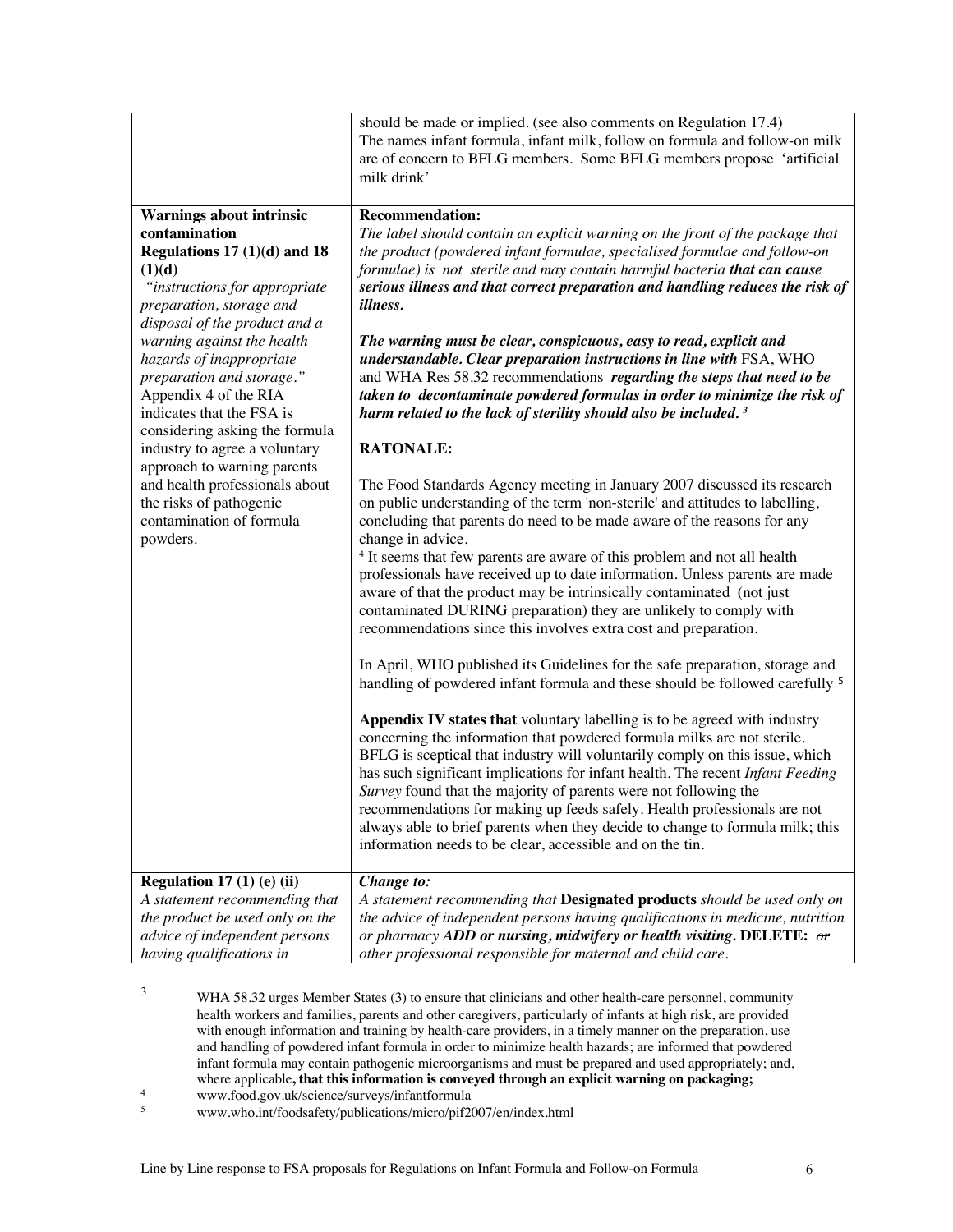| medicine, nutrition or                                                      |                                                                                                                                                        |
|-----------------------------------------------------------------------------|--------------------------------------------------------------------------------------------------------------------------------------------------------|
| pharmacy, or other professional                                             |                                                                                                                                                        |
| responsible for maternal and                                                |                                                                                                                                                        |
| child care.                                                                 |                                                                                                                                                        |
| <b>Regulation 17 (3)</b>                                                    | <b>Change to:</b>                                                                                                                                      |
| The labelling of infant formula                                             | The labelling of infant formula shall not include -                                                                                                    |
| shall not include –                                                         | (b) any picture of an infant, woman or                                                                                                                 |
| (a) any picture of an infant; or                                            | (b) any other picture, symbol or text which may idealise the use of the product,                                                                       |
| (b) any other picture or text which<br>may idealise the use of the product, | but may MUST include graphic representations for easy identification of the product                                                                    |
| but may include graphic                                                     | or for illustrating methods of preparation.                                                                                                            |
| representations for easy                                                    |                                                                                                                                                        |
| identification of the product or for                                        |                                                                                                                                                        |
| illustrating methods of preparation.                                        |                                                                                                                                                        |
| 17 (4) The labelling of an infant                                           | <b>Recommendation:</b>                                                                                                                                 |
| formula may bear Health and                                                 | 17 (4) The labelling of designated products may should bear no <b>Health and</b>                                                                       |
| Nutrition claims only when the                                              | Nutrition or other claims, text or any symbols depicting a health                                                                                      |
| claim is listed in the first                                                | advantage - except text which provides essential information for the                                                                                   |
| column of Annex IV and is                                                   | correct use of the product.                                                                                                                            |
| expressed in the terms set out                                              | only when the claim is listed in the first column of Annex IV and is expressed                                                                         |
| there.                                                                      | in the terms set out there.                                                                                                                            |
|                                                                             | Any permitted claims should be presented in a non-promotional way                                                                                      |
|                                                                             | placed at the back of the package next to the ingredients list - ideally in                                                                            |
|                                                                             | the same typeface and text size. (See page 23 of the RIA response.)                                                                                    |
|                                                                             |                                                                                                                                                        |
|                                                                             | If it is legally possible for the UK to ban all health and nutrition claims on                                                                         |
|                                                                             | designated products (infant formulae, follow-on formula and specilised<br>formulae etc), it should do so. If this is not possible any permitted claims |
|                                                                             | should be presented in a non-promotional way placed at the back of the                                                                                 |
|                                                                             | package next to the ingredients list - ideally in the same typeface and text                                                                           |
|                                                                             | size. The regulations should make it clear that no claims other than those                                                                             |
|                                                                             | listed should be permitted for example, claims such as Prebiotic, Probiotic,                                                                           |
|                                                                             | HA, Hypoallergenic, for Hungry baby or made up names such as                                                                                           |
|                                                                             | Immunofortis should not be permitted.                                                                                                                  |
|                                                                             |                                                                                                                                                        |
|                                                                             | The UK Government should as policy advocate that additional claims on                                                                                  |
|                                                                             | Designated products (Infant formula, specialised formula and follow-on                                                                                 |
|                                                                             | formula etc) proposed in future years should be opposed and that optional                                                                              |
|                                                                             | ingredients/ and variations in composition are kept to the absolute minimum                                                                            |
|                                                                             | necessary for health.                                                                                                                                  |
|                                                                             |                                                                                                                                                        |
|                                                                             | Compositional information must be presented in a clear factual manner that is                                                                          |
|                                                                             | understood by purchasers and not in any way promotional or idealizing.                                                                                 |
|                                                                             | Products based on cows' milk should say this explicitly. Ingredients derived                                                                           |
|                                                                             | from fish, egg or other sources should be clearly stated.                                                                                              |
|                                                                             |                                                                                                                                                        |
|                                                                             | Health or nutrition claims on any breastmilk substitute are marketing tools                                                                            |
|                                                                             | which are inevitably misleading and deceptive. By highlighting one or other                                                                            |
|                                                                             | ingredient out of the context of the other ingredients a false message is                                                                              |
|                                                                             | conveyed that the whole product has a health advantage over breastfeeding                                                                              |
|                                                                             | and that for example, the product will make children cleverer and or protect                                                                           |
|                                                                             | them from infection. As stated below if an ingredient is essential or                                                                                  |
|                                                                             | important for health it should be a mandatory requirement in all breastmilk                                                                            |
|                                                                             | substitutes. The BFLG strongly advise that all such promotional claims are                                                                             |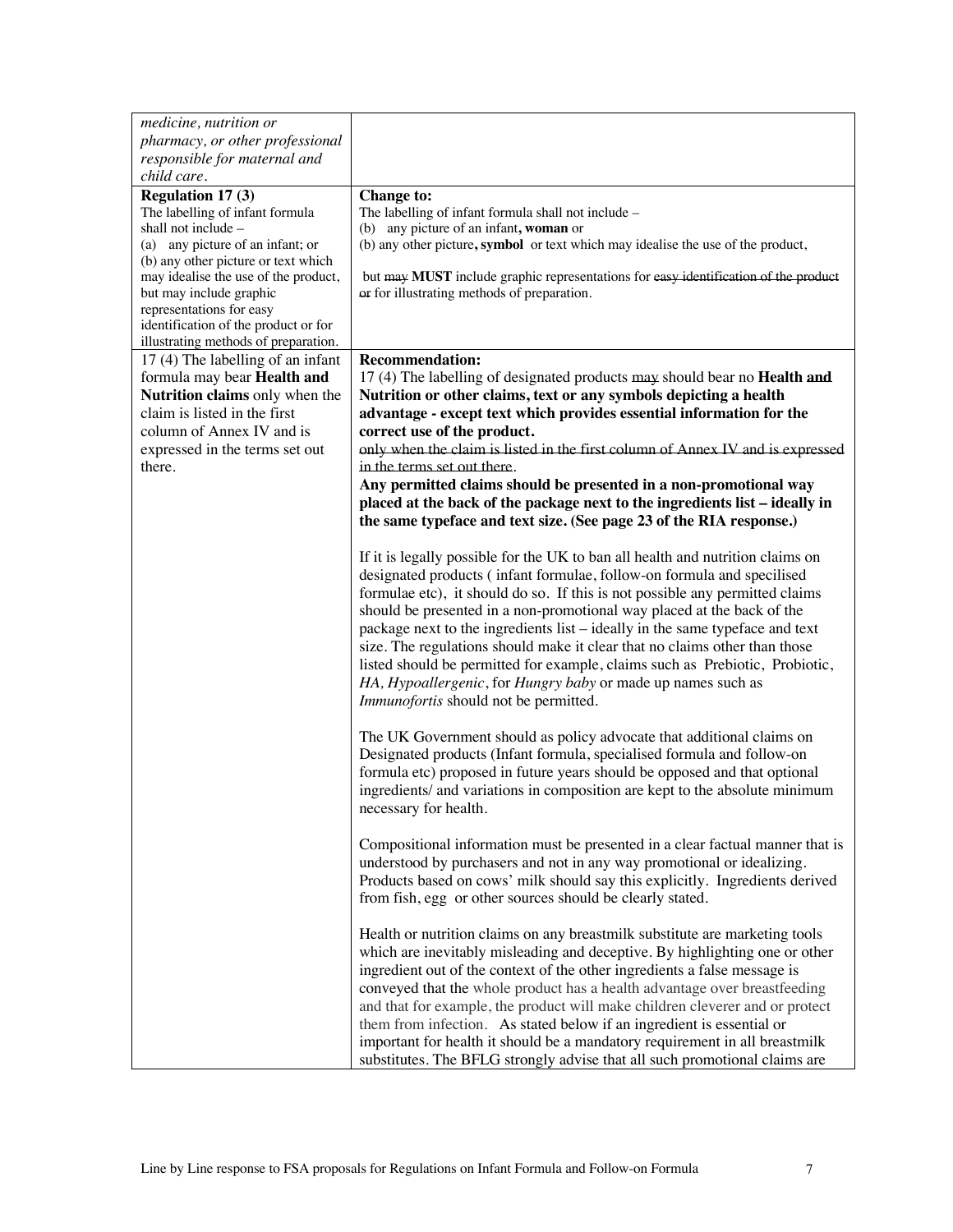| not permitted. If the nutritional panel is clear following QUID guidelines then<br>all the information will be available. <sup>6</sup>                                                                                                                                                                                                                                                                                                                                                       |
|----------------------------------------------------------------------------------------------------------------------------------------------------------------------------------------------------------------------------------------------------------------------------------------------------------------------------------------------------------------------------------------------------------------------------------------------------------------------------------------------|
| "The problem with nutrient-by-nutrient nutrition science is that it takes the<br>nutrient out of the context of food, the food out of the context of diet and the<br>diet out of the context of lifestyle" Marion Nestle, New York University.                                                                                                                                                                                                                                               |
| It is a matter of considerable regret that Annex 1V of the Directive permits<br>certain claims and that some of these claims are highly controversial and<br>lucrative. If claims must be allowed on UK packaging it should be made<br>crystal clear that ONLY those claims listed in Annex 4 should be permitted<br>and then, as the regulation state, "in the terms set out there." For example,<br>'contains fructo-oligosaccharides' should not be changed to "contains pre-<br>biotics" |
| See Response to RIA Page 20 which lists the essential information needed on<br>packaging of breastmilk substitutes. Companies may argue that the phrases<br>used on packaging, such as "for hungry babies" are not 'nutrition or health<br>claims" so it is important that any loopholes are closed.                                                                                                                                                                                         |
| The Directive makes no reference to claims on follow-on formula or other<br>designated products, so they should not be permitted.                                                                                                                                                                                                                                                                                                                                                            |
| Any permitted claims – even those listed in Annex IV should also be<br>supported by a dossier of evidence which includes a substantial number of<br>independent studies carried out in conformance with the COMA guidelines                                                                                                                                                                                                                                                                  |

<sup>6</sup> Claims for LCPUFA imply that it enhances intellectual outcome. Yet ISDI says in CX/NFSDU 03/6 page 27 on LCPUFA "however it is not known if increases occur in neural tissues. Some studies do show a positive effect, where others were unable to measure such effects"

The author of the independent Cochrane review examined nine randomised controlled trials and concluded: "At present there is little evidence from randomised trials of LCPUFA supple-mentation to support the hypothesis that LCPUFA supplementation confers a benefit for visual or general development of term infants. Minor effects on VEP acuity have been suggested but appear unlikely when all studies are reviewed. A beneficial effect on information processing is possible but larger studies over longer periods are required to conclude that LCPUFA supplementation provides a benefit when compared with standard formula." <sup>6</sup> The Hambricht and Quist Spot Report on pharmaceuticals recommendation for Martek Biosciences, (manufacturers and distributers of *Formulaid,* an artificial source of DHA and ARA ) referred to *Formulaid* as a *'strong buy'* on the following basis: *"Infant formula is currently a commodity market, with all products being almost identical and marketers competing intensely to differentiate their product. Even if Formulaid has no benefit, we think it would be widely incorporated into formulas, as a marketing tool and to allow companies to promote their formula as "closest to human milk".*

Nutrition claims about Fructo-oligosaccharides and galacto-oligosacharides imply that these ingredients protect babies from infection, despite the lack of evidence of the health benefits of these ingredients. The SCF report Para 3.2.2 also questioned the Health benefits of FOS and GOS in children.

The Report of the Scientific Committee for Food also said: **"**Babies fed with breastmilk may have more mature sight skills and a higher IQ (Intelligence Quotient) than babies fed formula. It has been suggested that low levels of longchain polyunsaturated fatty acids (LCPUFA) found in formula may contribute to lower IQ levels and sight skills. Some formulas are available with added LCPUFA. This review of trials found that there was not enough evidence to show a longterm benefit of LCPUFA supplementation but that LCPUFA supplementation was safe. More research is needed to assess whether LCPUFA supplementation results in mild improvements in problem solving ability.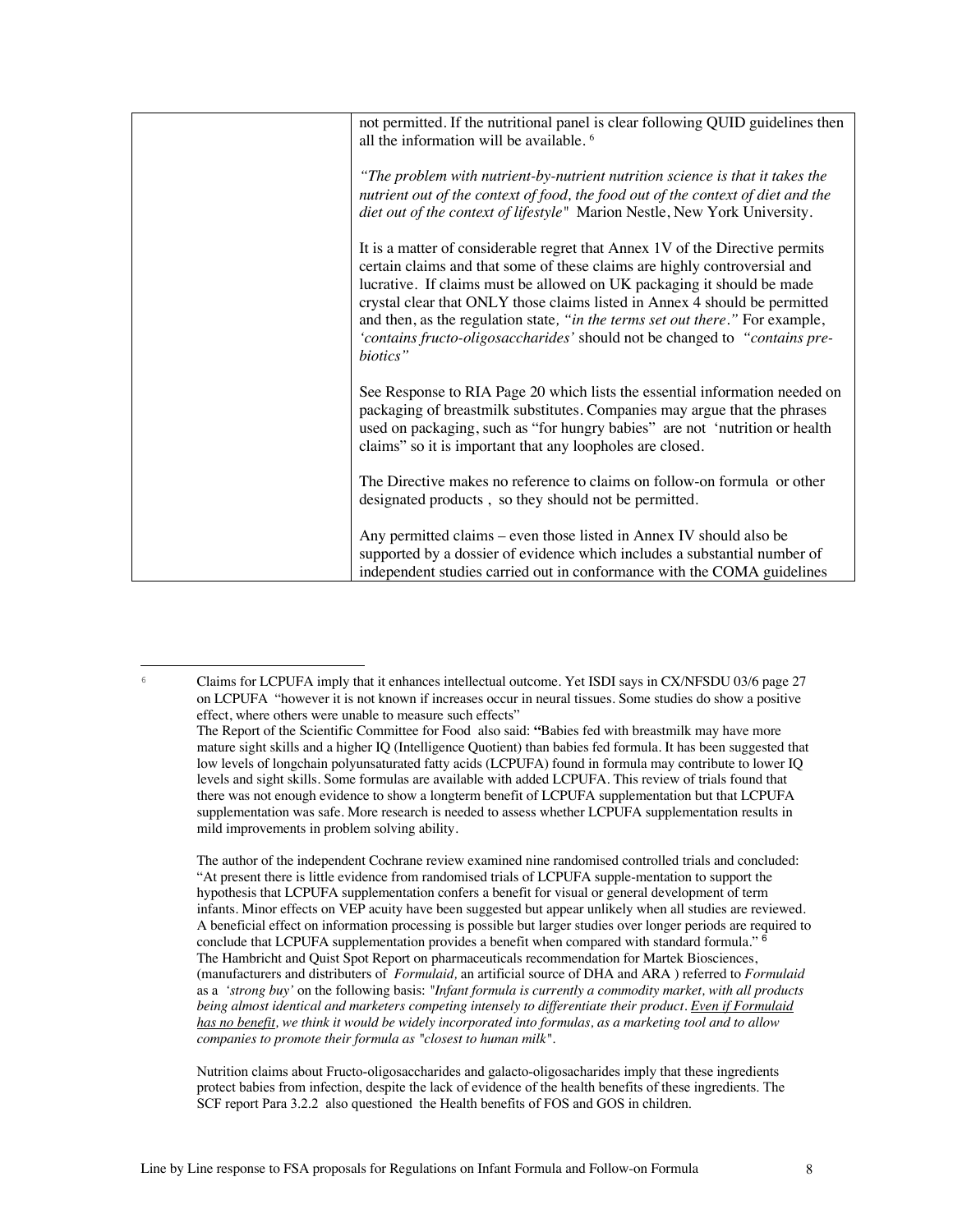| and which demonstrate incontravertably that the ingredient used is safe in the<br>short and long term and that it achieves the expected purpose. <sup>7</sup>                                                                                                                                                                                                                                                                                                                                                                                                                                                                                                                                                                                                                                                                                                                                                                                                            |
|--------------------------------------------------------------------------------------------------------------------------------------------------------------------------------------------------------------------------------------------------------------------------------------------------------------------------------------------------------------------------------------------------------------------------------------------------------------------------------------------------------------------------------------------------------------------------------------------------------------------------------------------------------------------------------------------------------------------------------------------------------------------------------------------------------------------------------------------------------------------------------------------------------------------------------------------------------------------------|
| Future claims: In the RIA reference is made to minutes of a SCoFCAH<br>meeting where the Commission's 'expectation' that EFSA would be<br>consulted on new claims on infant formula if they were likely to have an<br>impact on public health. Claims considered 'simple' and which would be<br>submitted to the ScoFCAH for discussion/possible vote. Even if EFSA gives<br>a negative opinion on a claim, according to Annex A, it is only 'unlikely' that<br>the Commission would draft an amendment. Given that the Commission has<br>already included several highly controversial claims which will have an<br>impact on public health in the revised Directive, this safeguard does not really<br>inspire confidence in the process.                                                                                                                                                                                                                              |
| An explanation is needed of the legal status of the assurances given by the<br>Commission. Once more we ask that the proceedings of the SCoFCAH be<br>more transparent.                                                                                                                                                                                                                                                                                                                                                                                                                                                                                                                                                                                                                                                                                                                                                                                                  |
| There is no clarity regarding the addition of new ingredients to Follow-on<br>milks, which can be done without having to notify authorities. Under the<br>Health Claims regulations these claims may first be approved by EFSA but<br>this is not certain.                                                                                                                                                                                                                                                                                                                                                                                                                                                                                                                                                                                                                                                                                                               |
| HA and Hypoallergenic claims The Baby Feeding Law Group has written<br>several times to the Minister of Health expressing concerns about the<br>evidence base for claims relating to allergy and the industry's use of the term<br>"HA" and "Hypoallergenic" which we believe is illegal. This particular<br>claim is extremely controversial and was refused by the US FDA in 2006 on<br>the grounds that there is no credible evidence to support it <sup>8</sup><br>Allergenicity claims are particularly problematic and would be more safely<br>handled with a nutrition statement such as, 'contains hydrolysed proteins'<br>alongside generic product descriptions and warnings that the product should<br>be used only on the advice and under the guidance of an independent health<br>professional.<br>Manufacturers using the HA claim have been required to voluntarily include<br>a warning that the product 'may cause an allergic reaction if given to an |
| infant with diagnosed allergy to cow's milk' Although perhaps better than                                                                                                                                                                                                                                                                                                                                                                                                                                                                                                                                                                                                                                                                                                                                                                                                                                                                                                |

<sup>7</sup> Working Group on the Nutritional Assessment of Infant Formulas of the Committee on Medical Aspects of Food and Nutrition Policy (COMA). *Guidelines on the Nutritional Assessment of Infant Formulas.*  Stationery Office. 1996.

<sup>8</sup> Friday 12th May 2006 the Food and Drug Administration in the USA rejected an attempt by Nestle USA to carry a reduced risk to allergy claim on its infant formulas saying there was no credible evidence to support the company's claim. 'Hypoallergenic' claims have not been permitted on infant formula labels in the US since 1989 when nine US authorities took legal action to stop Nestle Carnation making these claims. Several infants had suffered anaphylactic shock after being fed Nestlé formula which had been advertised as 'hypoallergenic.' Earlier this year Canadian Television carried an exposé on three consecutive nights about the falsified research of Canadian scientist, Dr Ranjit Chandra, which had been used by Nestlé and other companies to support their claims. www.babymilkaction.org/press/press3feb06.html. The Commission's advisory body – the Scientific Committee for Food in its report on the Composition of Infant formula recommended the removal of all the nutrition claims in the original Directive, apart from one - a lactose free claim. The report deliberately avoided the use of the word CLAIM, recommending instead NUTRITION LABELLING for ingredients such as longchain fatty acids. The Commission seems to have ignored this advice in its drafting of the Directive. The Report of the Scientific Committee for Food found "no scientific foundation to base a claim that a formula induces "reduction of risk of allergy to milk proteins" or is "hypoallergenic" on a content of immunoreactive protein of less than 1% of nitrogencontaining substances, as is presently the case."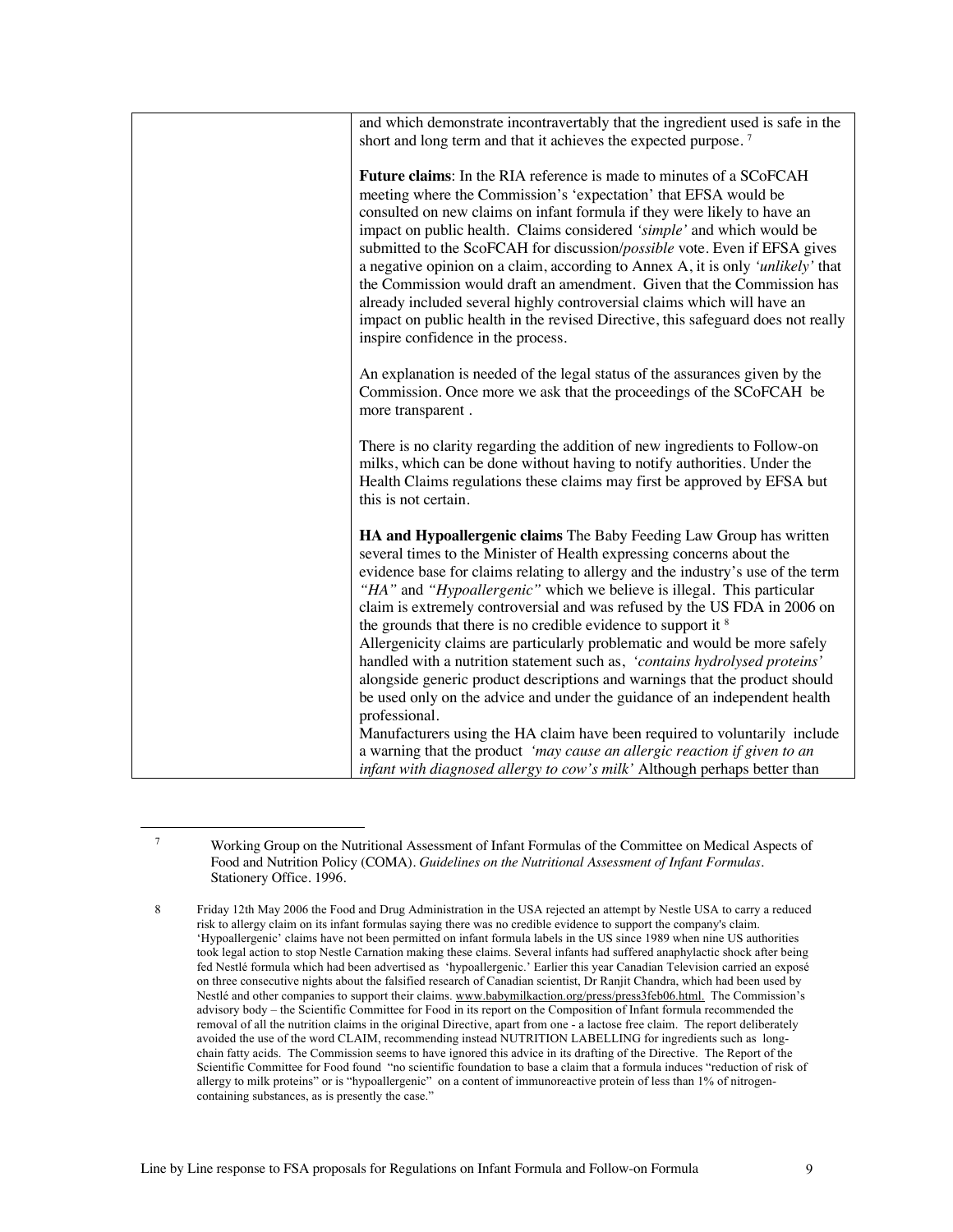| nothing, this strategy is inadequate to contradict the powerful promotional<br>message contained in the HA claim. <sup>9</sup> The UK Food Standards Authority has<br>also warned against using partially hydrolysed formula with allergic infants<br>because of the risk of a reaction.                                                                                                                                                                                                                                                                                                                                                                                                                                                                                                                                                                             |
|----------------------------------------------------------------------------------------------------------------------------------------------------------------------------------------------------------------------------------------------------------------------------------------------------------------------------------------------------------------------------------------------------------------------------------------------------------------------------------------------------------------------------------------------------------------------------------------------------------------------------------------------------------------------------------------------------------------------------------------------------------------------------------------------------------------------------------------------------------------------|
| HA or Hypoallergenic claims are not permitted in North America following<br>Nestlé/Carnation's launch of Good Start HA in the US in 1988, when several<br>allergic babies suffered from anaphylactic shock. Nine US States and the Food<br>and Drug Administration investigated and forced Nestlé to stop using<br>'hypoallergenic' claims which they said were: "Misleading and deceptiveThos<br>babies who had severe reactions to Carnation Good Start have paid a high pric<br>for the company's irresponsible conduct."<br>The claims for hydrolysed proteins and the development of the market for infan                                                                                                                                                                                                                                                       |
| formulae containing partially hydrolysed proteins was underpinned by the work<br>of Dr R.K.Chandra, a Canadian researcher who has in recent years been<br>discredited and whose entire body of work is now under investigation.<br>Leading Swedish allergy specialist, Prof Bengt Bjorksten, questioned the<br>European ESPGHAN support for hypoallergenic milks in 1993: "The conclusio<br>drawn by the Committee [ESPGHAN]differ substantially from what most<br>American and European researchers suggest, and they are almost identical to<br>those suggested by the company marketing the partially hydrolysed product<br>direct to the public Why did the Committee not properly address this importan<br>controversy but merely uncritically quote a review published in a company<br>sponsored book by an employee of the company?" (Acta Paediatrica, 1993) |
| The Scientific Committee for Food Report on the Revisions of Essential<br>requirements of Infant formulae and Follow-on Formulae also expressed<br>concern about the validity of the claims and on Page 48 states:                                                                                                                                                                                                                                                                                                                                                                                                                                                                                                                                                                                                                                                   |
| "it has been shown for some products that they were nutritionally inadequate.<br>It is unknown if such products were removed from the market. The inherent<br>claim that hydrolysates result in less allergic diseases cannot be deduced<br>from technical data alone and needs substantiation in clinical trials.<br>Surprising is the total lack of clinical studies published on follow-on formulae<br>based on partially hydrolysed proteins."<br>and on pages 50 $&$ 51: "To our knowledge there are no systematic studies to<br>assess growth and biological parameters of infant formulae with partially                                                                                                                                                                                                                                                      |
| hydrolysed protein to determine the minimal safe protein content."<br>and Page 161: "The Committee concludes that there is no scientific<br>foundation to base a claim that a formula induces 'reduction of risk of allergy<br>to milk proteins' or is 'hypoallergenic' on a content of immuno-reactive<br>protein of less than 1% of nitrogen-containing substances, as is presently the<br>case."                                                                                                                                                                                                                                                                                                                                                                                                                                                                  |
| The properties of the product $-$ for example, that it contains hydrolysed<br>proteins,- can be conveyed through clear nutrition labelling alongside clear<br>instructions which indicate its intended use. No claim regarding the efficacy<br>of the product should be made or implied.                                                                                                                                                                                                                                                                                                                                                                                                                                                                                                                                                                             |
| <b>CLAIMS ON SPECIALISED FORMULAE</b><br>It is important to recall the labeling provision in the Codex Infant formual<br>standard which reiterates that the Codex Guidelines on Nutrition Labelling                                                                                                                                                                                                                                                                                                                                                                                                                                                                                                                                                                                                                                                                  |

<sup>&</sup>lt;sup>9</sup> Nestlé reported to UK Advertising Standards Authority over marketing of 'hypoallergenic' infant formula http://www.babymilkaction.org/press/press28july04.html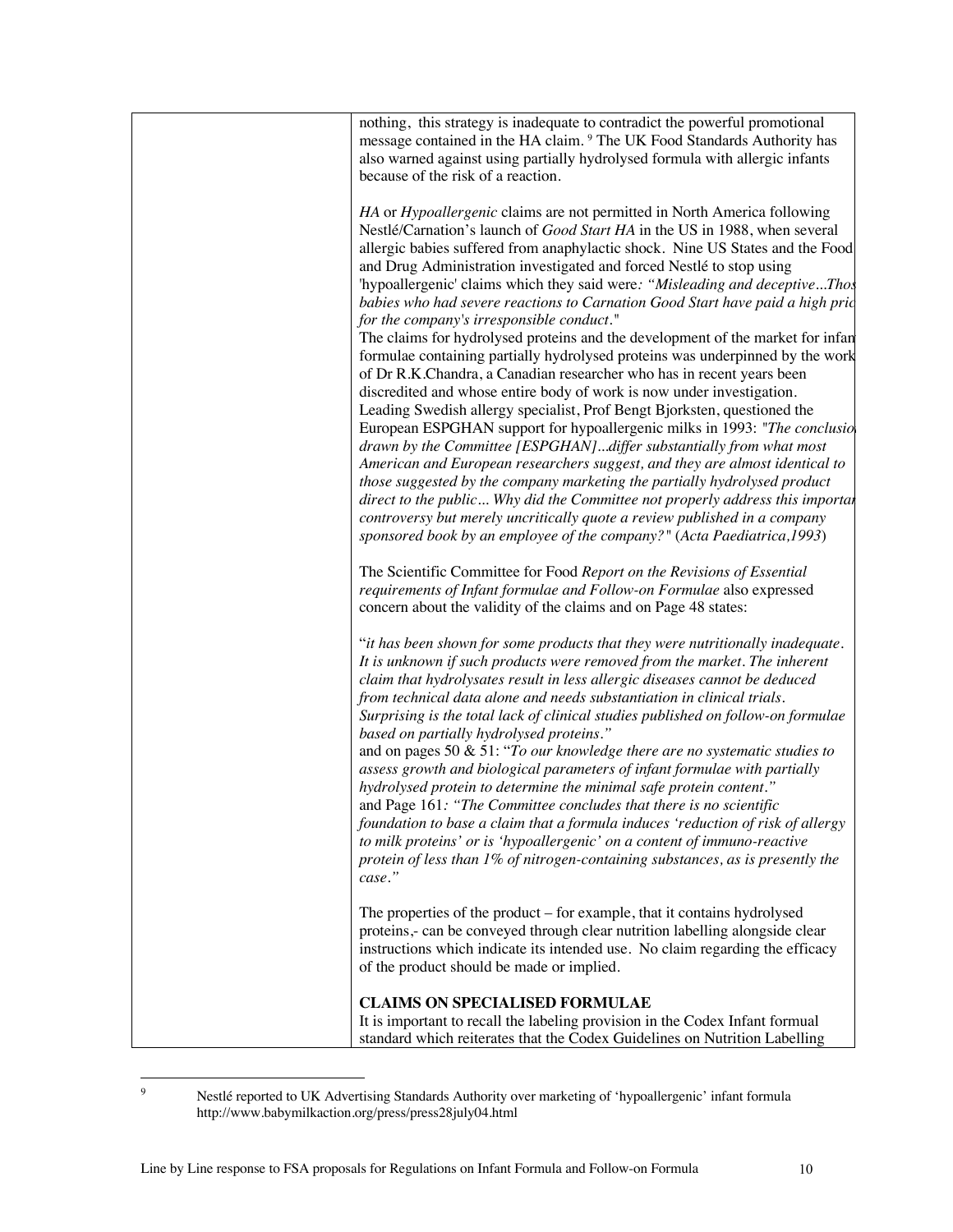|                                                                | (CAC/GL 2-1985) and the Guidelines for                                                                                                                             |
|----------------------------------------------------------------|--------------------------------------------------------------------------------------------------------------------------------------------------------------------|
|                                                                | Use of Nutrition and Health Claims apply to infant formula and formula for                                                                                         |
|                                                                | special medical purposes for infants. These requirements include a                                                                                                 |
|                                                                | prohibition on the use of nutrition and health claims for foods for infants and                                                                                    |
|                                                                | young children except where specifically provided for in relevant Codex<br>standards or national legislation.                                                      |
|                                                                |                                                                                                                                                                    |
|                                                                | Claims relating to 'organic' or 'kosher' should be independently authorised                                                                                        |
|                                                                | and limited to that authorisation.                                                                                                                                 |
|                                                                |                                                                                                                                                                    |
|                                                                | IBFAN's monitoring report from 69 countries, Breaking the Rules Stretching the<br>Rules 2004, found that 11 out of the 16 companies studies were promoting DHA and |
|                                                                | AHA with claims that it boosted intelligence.                                                                                                                      |
|                                                                |                                                                                                                                                                    |
| Regulation 18 $(1)$ a $(iv)$                                   | <b>Change to:</b>                                                                                                                                                  |
| The decision to begin                                          | The decision to begin complementary feeding, including any decision as to                                                                                          |
| complementary feeding,                                         | making an exception to the principle of not using follow-on formula before                                                                                         |
| including any decision as to                                   | six months of age, should only be made on the advice of independent                                                                                                |
| making an exception to the                                     | persons having qualifications in medicine, nutrition or pharmacy                                                                                                   |
| principle of not using follow-                                 | DELETE: or other professional responsible for maternal and child care,                                                                                             |
| on formula before six months<br>of age, should only be made on | based on the individual infant's specific growth and development needs.                                                                                            |
| the advice of independent                                      |                                                                                                                                                                    |
| persons having qualifications                                  |                                                                                                                                                                    |
| in medicine, nutrition or                                      |                                                                                                                                                                    |
| pharmacy or other                                              |                                                                                                                                                                    |
| professional responsible for                                   |                                                                                                                                                                    |
| maternal and child care, based                                 |                                                                                                                                                                    |
| on the individual infant's                                     |                                                                                                                                                                    |
| specific growth and                                            |                                                                                                                                                                    |
| development needs                                              |                                                                                                                                                                    |
| <b>Regulation 19</b>                                           | <b>Change to:</b>                                                                                                                                                  |
| infant formula and follow-on                                   | Regulation 19                                                                                                                                                      |
| formula should be labelled in                                  | Designated products (Infant formula, specialised formula and follow-on                                                                                             |
| such a way as to avoid any                                     | formula etc) should be <i>labelled</i> in such a way as to avoid any risk of                                                                                       |
| risk of confusion between                                      | confusion between infant formulae, specialised formulae and follow-on                                                                                              |
| infant formulae and follow-                                    | Formulae                                                                                                                                                           |
| on Formulae a                                                  | Regulation $20(2)$                                                                                                                                                 |
| Regulation 20 (2)                                              | The provisionsapply in relation to the presentation of Designated                                                                                                  |
| The provisionsapply in                                         | products (follow-on formulae and specialised formulae                                                                                                              |
| relation to the presentation of                                | Regulation 20 (3)                                                                                                                                                  |
| follow-on formulae                                             | For the purposes of this regulation 'presentation' includes the brand names,                                                                                       |
| Regulation 20 (3)                                              | logos, shape, appearance and packaging materials used, the way they are                                                                                            |
| For the purposes of this                                       | arranged and the setting in which they are displayed.                                                                                                              |
| regulation 'presentation"                                      |                                                                                                                                                                    |
| includes the shape,                                            | The aim of paragraphs $19$ and $20(3)$ can only be achieved if all Designated                                                                                      |
| appearance and packaging<br>materials used, the way they       | products are subject to the same advertising and other restrictions which<br>apply to infant formula.                                                              |
| are arranged and the setting                                   |                                                                                                                                                                    |
| in which they are displayed.                                   |                                                                                                                                                                    |
|                                                                |                                                                                                                                                                    |
|                                                                |                                                                                                                                                                    |

|                                           | <b>Change to:</b>                                              |
|-------------------------------------------|----------------------------------------------------------------|
| <b>Restrictions on advertising infant</b> | No person shall advertise Designated products (Infant formula, |
| formula                                   | specialised formula and follow-on formula etc) $-$             |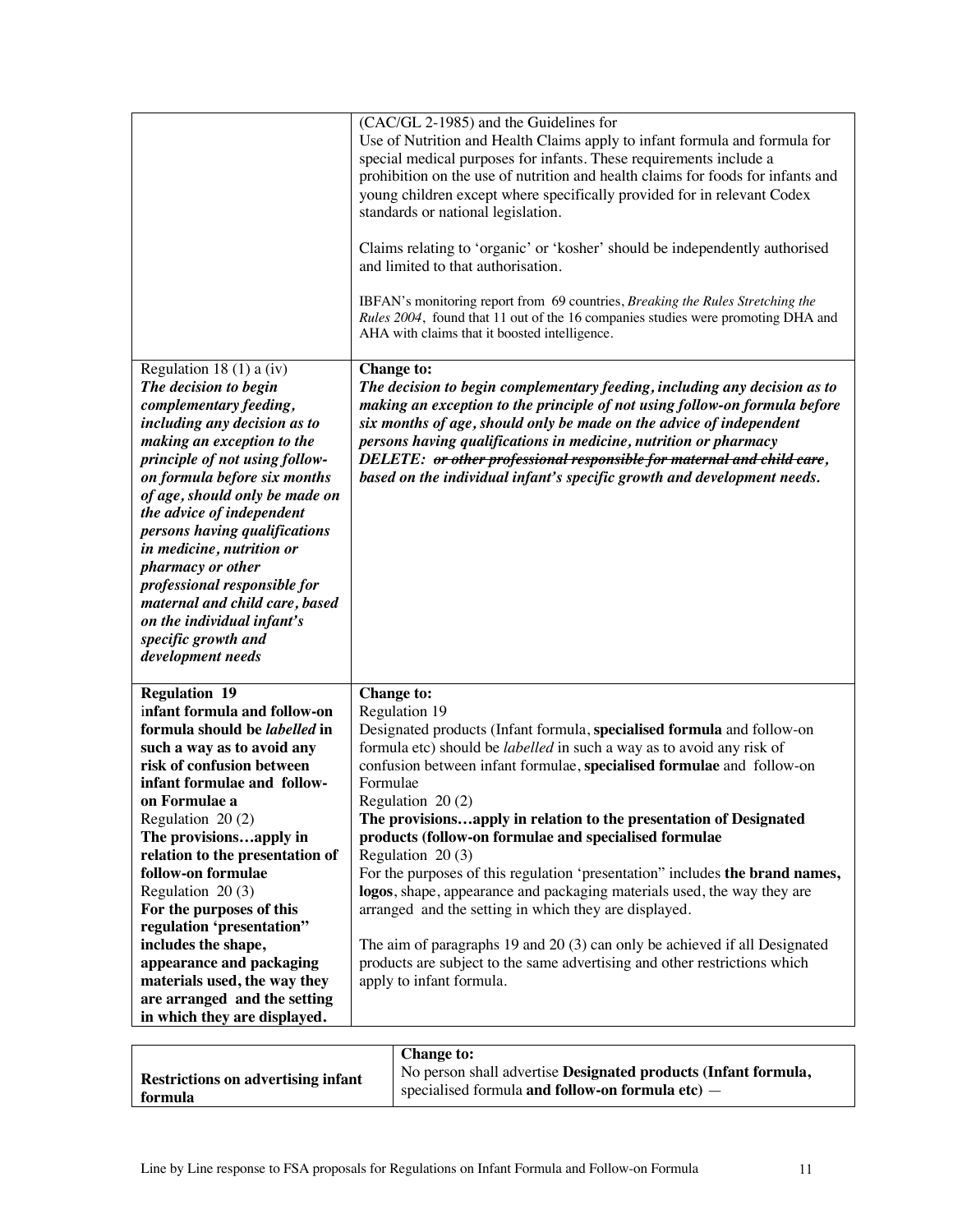| $21 - (1)$ No person shall advertise<br>infant formula-<br>$(a)$ except $-$<br>(i) in a scientific publication, or<br>(ii) for the purposes of trade prior to<br>the retail stage, in a publication of<br>which the intended readership is other<br>than the general public; or<br>(b) where the advertisement<br>contravenes or fails to comply with the<br>provisions of regulation $17(1)(e)$ , (2),<br>$(3)$ or $(4)$ , regulation 19 or paragraph<br>$(2)$ or $(3)$ .<br>(2) Advertisements for infant formula<br>shall only contain information of a<br>scientific and factual nature.<br>(3) Information in advertisements for<br>infant formula shall not imply or<br>create a belief that bottle-feeding is<br>equivalent or superior to breast<br>feeding. | Information for health professionals-for designated products (Infant<br>formula, specialised formula and follow-on formula etc) shall only<br>contain information of a scientific and factual nature, shall contain no<br>idealizing images or text, and shall not imply or create a belief that<br>artificial feeding or bottle-feeding is equivalent or superior to breast<br>feeding.<br>Restrictions on advertising follow-on formula<br>22. No person shall advertise follow-on formula where the<br>advertisement contravenes or fails to comply with the provisions of<br>regulation $18(2)$ or 19.<br><b>RATIONALE:</b> We welcome the restriction of infant formula<br>advertising within paragraph 21 and the removal of the weak<br>definition of advertising (which in the previous regulations excluded<br>the label or wrapper, so opening an important loophole.) However<br>this needs to be extended to all designated products. The International<br>Code makes no exception for any type of advertising and in<br>accordance with this principle the EU Directive specifically allows<br>Member States to prohibit all advertising and promotion.<br>See response to RIA page 12. |
|----------------------------------------------------------------------------------------------------------------------------------------------------------------------------------------------------------------------------------------------------------------------------------------------------------------------------------------------------------------------------------------------------------------------------------------------------------------------------------------------------------------------------------------------------------------------------------------------------------------------------------------------------------------------------------------------------------------------------------------------------------------------|------------------------------------------------------------------------------------------------------------------------------------------------------------------------------------------------------------------------------------------------------------------------------------------------------------------------------------------------------------------------------------------------------------------------------------------------------------------------------------------------------------------------------------------------------------------------------------------------------------------------------------------------------------------------------------------------------------------------------------------------------------------------------------------------------------------------------------------------------------------------------------------------------------------------------------------------------------------------------------------------------------------------------------------------------------------------------------------------------------------------------------------------------------------------------------------------------|
| <b>Regulation 33</b><br><b>Restrictions on the promotion of</b>                                                                                                                                                                                                                                                                                                                                                                                                                                                                                                                                                                                                                                                                                                      | The same restrictions should also apply to follow-on formula,<br>specialised formulas and the brand names and logos on these products.                                                                                                                                                                                                                                                                                                                                                                                                                                                                                                                                                                                                                                                                                                                                                                                                                                                                                                                                                                                                                                                               |
| infant formula                                                                                                                                                                                                                                                                                                                                                                                                                                                                                                                                                                                                                                                                                                                                                       |                                                                                                                                                                                                                                                                                                                                                                                                                                                                                                                                                                                                                                                                                                                                                                                                                                                                                                                                                                                                                                                                                                                                                                                                      |
| <b>Promotional Gifts</b><br>Regulation 23.2<br>"No Manufacturer or distributor of<br>any infant formula shall provide for<br>promotional purposes any infant<br>formula free or at a reduced rate or<br>discounted price. Or any gift designed<br>to promote the sale of an infant<br>formula                                                                                                                                                                                                                                                                                                                                                                                                                                                                        | <b>Change to:</b><br>"No Manufacturer or distributor of any designated product (infant<br>formula, follow-on formula, specialised formula etc) shall provide for<br>promotional purposes any designated product (infant formula, follow-<br>on formula, specialised formula etc free or at a reduced rate or<br>discounted price or any promotional gift DELETE: designed to<br>promote the sale of an infant formula to-<br>The proposed regulations allow manufacturers and distributors to give<br>gifts to parents provided they do not promote the sale of an infant<br>formula and do not comply with Article 14.3 of the Directive. The<br>wording allows companies to give any number of gifts, materials,<br>advice, etc provided it does not specifically promote a particular infant<br>formula.<br><b>Change to:</b>                                                                                                                                                                                                                                                                                                                                                                     |
| <b>Information and education</b>                                                                                                                                                                                                                                                                                                                                                                                                                                                                                                                                                                                                                                                                                                                                     |                                                                                                                                                                                                                                                                                                                                                                                                                                                                                                                                                                                                                                                                                                                                                                                                                                                                                                                                                                                                                                                                                                                                                                                                      |
| regarding infant and child feeding                                                                                                                                                                                                                                                                                                                                                                                                                                                                                                                                                                                                                                                                                                                                   | (4) No manufacturer or distributor of any designated product (infant                                                                                                                                                                                                                                                                                                                                                                                                                                                                                                                                                                                                                                                                                                                                                                                                                                                                                                                                                                                                                                                                                                                                 |
| <b>Regulation 24(4)</b>                                                                                                                                                                                                                                                                                                                                                                                                                                                                                                                                                                                                                                                                                                                                              | formula, follow-on formula, specialised formula etc) shall make a<br>donation of any informational or educational equipment INSERT                                                                                                                                                                                                                                                                                                                                                                                                                                                                                                                                                                                                                                                                                                                                                                                                                                                                                                                                                                                                                                                                   |
| No manufacturer or distributor of an<br>infant formula shall make a donation of                                                                                                                                                                                                                                                                                                                                                                                                                                                                                                                                                                                                                                                                                      | Resources or materials, or provide training on its behalf DELETE:<br>except in accordance with the following conditions-                                                                                                                                                                                                                                                                                                                                                                                                                                                                                                                                                                                                                                                                                                                                                                                                                                                                                                                                                                                                                                                                             |
| informational<br>educational<br><b>or</b><br>any<br>materials<br>equipment<br>or<br>except<br>in                                                                                                                                                                                                                                                                                                                                                                                                                                                                                                                                                                                                                                                                     | (a) the donation shall be made following a request by the                                                                                                                                                                                                                                                                                                                                                                                                                                                                                                                                                                                                                                                                                                                                                                                                                                                                                                                                                                                                                                                                                                                                            |
| accordance<br>with<br>following<br>the<br>conditions-                                                                                                                                                                                                                                                                                                                                                                                                                                                                                                                                                                                                                                                                                                                | intended recipient;                                                                                                                                                                                                                                                                                                                                                                                                                                                                                                                                                                                                                                                                                                                                                                                                                                                                                                                                                                                                                                                                                                                                                                                  |
| the donation shall be made following<br>(a)<br>a request by the intended recipient;                                                                                                                                                                                                                                                                                                                                                                                                                                                                                                                                                                                                                                                                                  | (b) the donation shall be made with the written authority of the<br>Secretary of State or in accordance with guidelines drawn<br>up by the Secretary of State;                                                                                                                                                                                                                                                                                                                                                                                                                                                                                                                                                                                                                                                                                                                                                                                                                                                                                                                                                                                                                                       |
| (b) the donation shall be made with the<br>written authority of the Secretary of<br>accordance<br>State<br>in<br>with<br><b>or</b>                                                                                                                                                                                                                                                                                                                                                                                                                                                                                                                                                                                                                                   | (c) the equipment and materials shall not be marked or<br>labelled with the name of a proprietary brand of infant                                                                                                                                                                                                                                                                                                                                                                                                                                                                                                                                                                                                                                                                                                                                                                                                                                                                                                                                                                                                                                                                                    |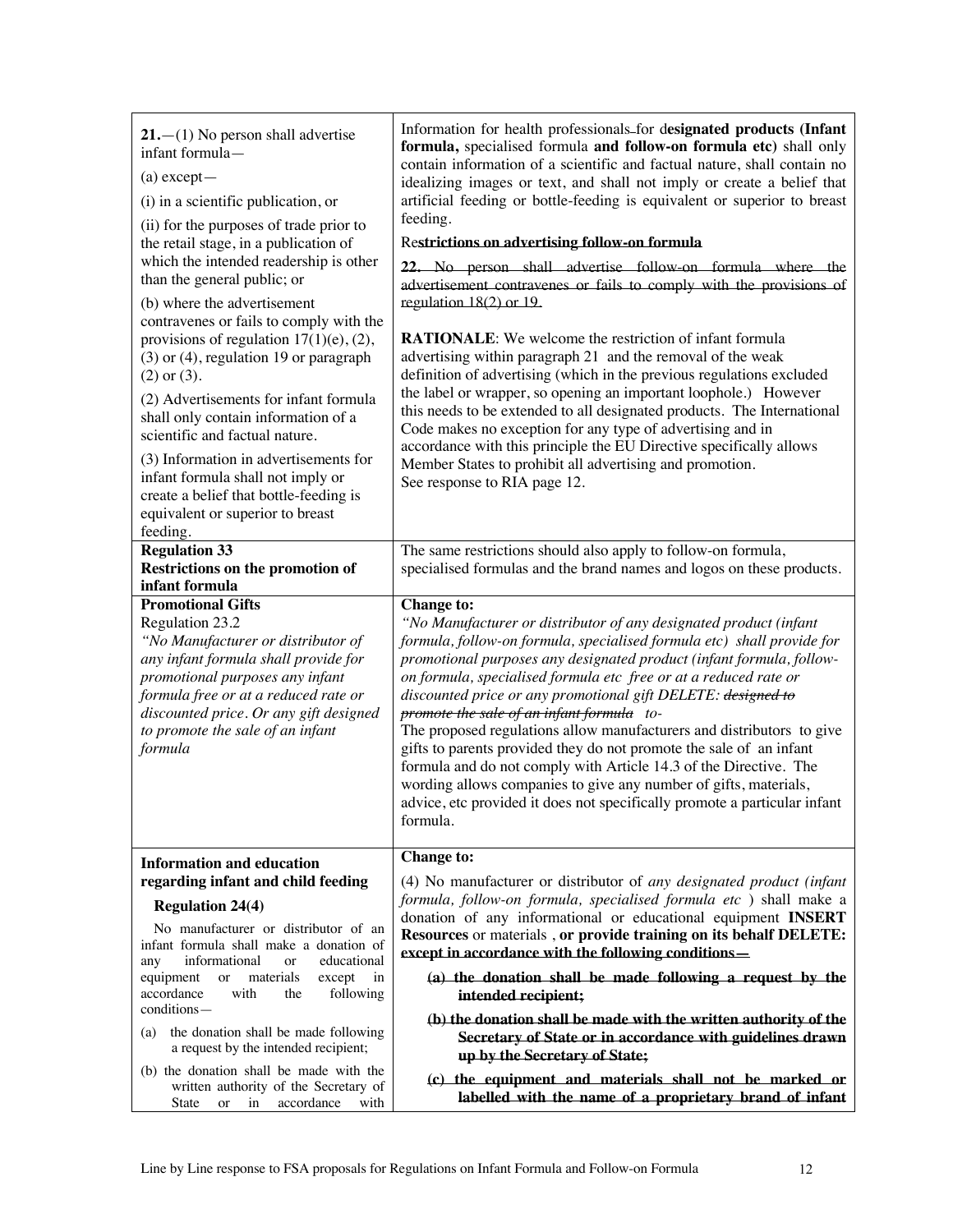| guidelines drawn up by the Secretary<br>of State:<br>(c) the equipment and materials shall not<br>be marked or labelled with the name<br>of a proprietary brand of infant<br>formula; and<br>(d) the equipment or materials shall be<br>distributed only through the health<br>care system.<br><b>Regulation 25</b>                                                                                                                                                                                                                                                                                                                                                                                                                                                                          | formula; and<br>(d) the equipment or materials shall be distributed only<br>through the health care system.<br>Governments have a responsibility to provide parents with accurate,<br>independent information and several WHA resolutions stress the need<br>to avoid conflicts of interest in the funding of infant feeding. <sup>10</sup><br>programmes .See Response to RIA question on Advertising Page 14 -<br>19.<br>Strengthen in view of new rules to cover all Designated products                                                                                                                                                                                                                                                                                                                                                                                                                                                                             |
|----------------------------------------------------------------------------------------------------------------------------------------------------------------------------------------------------------------------------------------------------------------------------------------------------------------------------------------------------------------------------------------------------------------------------------------------------------------------------------------------------------------------------------------------------------------------------------------------------------------------------------------------------------------------------------------------------------------------------------------------------------------------------------------------|-------------------------------------------------------------------------------------------------------------------------------------------------------------------------------------------------------------------------------------------------------------------------------------------------------------------------------------------------------------------------------------------------------------------------------------------------------------------------------------------------------------------------------------------------------------------------------------------------------------------------------------------------------------------------------------------------------------------------------------------------------------------------------------------------------------------------------------------------------------------------------------------------------------------------------------------------------------------------|
| Provides for free or reduced rate infant<br>formula for infants who have to be fed<br>on infant formula and only for as long<br>as required by those infants;                                                                                                                                                                                                                                                                                                                                                                                                                                                                                                                                                                                                                                | (Infant formula, specialised formula and follow-on formula etc).<br>A Government Health Circular (HC89 (21) of 1989) calls on Health<br>Authorities not to accept free and reduced price infant formula and in<br>order to ensure that this safeguard continues this section should be<br>amended to state that Free or reduced rate formula should not be<br>available except in the course of research studies which comply with<br>the guidelines laid out in the COMA report.                                                                                                                                                                                                                                                                                                                                                                                                                                                                                       |
| <b>Regulation 26 Exports</b><br>Export of infant formula to third<br>countries $26 - (1)$ No person shall export<br>to a third country any infant formula which<br>contravenes or fails to comply with $-$ (a)<br>regulation 5, 6, 8, 10, 11, 12, 14(1) to (3),<br>17 or 19; (b) the Codex Standard for Infant<br>Formula established by the Codex<br>Alimentarius $(10)$ ; (c) The Food (Lot<br>Marking) Regulations 1996(11).<br>(10) Codex Stan 72-1981, volume 4, Codex<br>Alimentarius, 1981. (11) S.I. 1996/1502.9<br>(2) No person shall export to a third<br>country a product represented as suitable<br>for satisfying by itself the nutritional<br>requirements of normal health infants<br>during the first four to six months of life<br>unless that product is infant formula. | The Regulation should be extended to include all the safeguards<br>relating to products sold in the UK, provided the amendments outlined<br>in this submission are made.<br><b>Change to:</b> (2) No person shall export to a third country a product represented<br>as suitable for satisfying by itself the nutritional requirements of normal health<br>infants during the first four to six months of life unless that product is infant<br>formula.<br>The footnote references the Codex Stan 72-1981. Since a new infant<br>formula standard covering infant formula and specialised formulas<br>together was passed in July 2007 it will be important to update this<br>reference in due course when the new reference is available. This is an<br>important point which should not be forgotten.<br>The exports provisions should also apply to specialised formulas and<br>follow-on formulas. Compositional criteria for follow-on milks are not<br>included. |
| Export of follow-on formula to third<br>countries 27. No person shall export to a<br>third country any follow-on formula which<br>contravenes or fails to comply with $-$ (a)<br>regulation 5, 7, 9, 10, 12, 14(1) to (3), 18<br>or 19; (b) the Codex Standard for Follow-<br>up Formula established by the Codex<br>Alimentarius(12); (c) The Food (Lot                                                                                                                                                                                                                                                                                                                                                                                                                                     |                                                                                                                                                                                                                                                                                                                                                                                                                                                                                                                                                                                                                                                                                                                                                                                                                                                                                                                                                                         |

<sup>10</sup> Res WHA 49.15 1996: *"Concerned that health institutions and ministries may be subject to subtle pressure to accept, inappropriately, financial or other support for professional training in infant and child health"* urged Member States to ensure that: *"financial support for professionals working in infant and young child health does not create conflicts of interest."*

Res WHA58.32 2005 Urges Member States: "*to ensure that financial support and other incentives for programmes and health professionals working in infant and young child health do not create conflicts of interest".*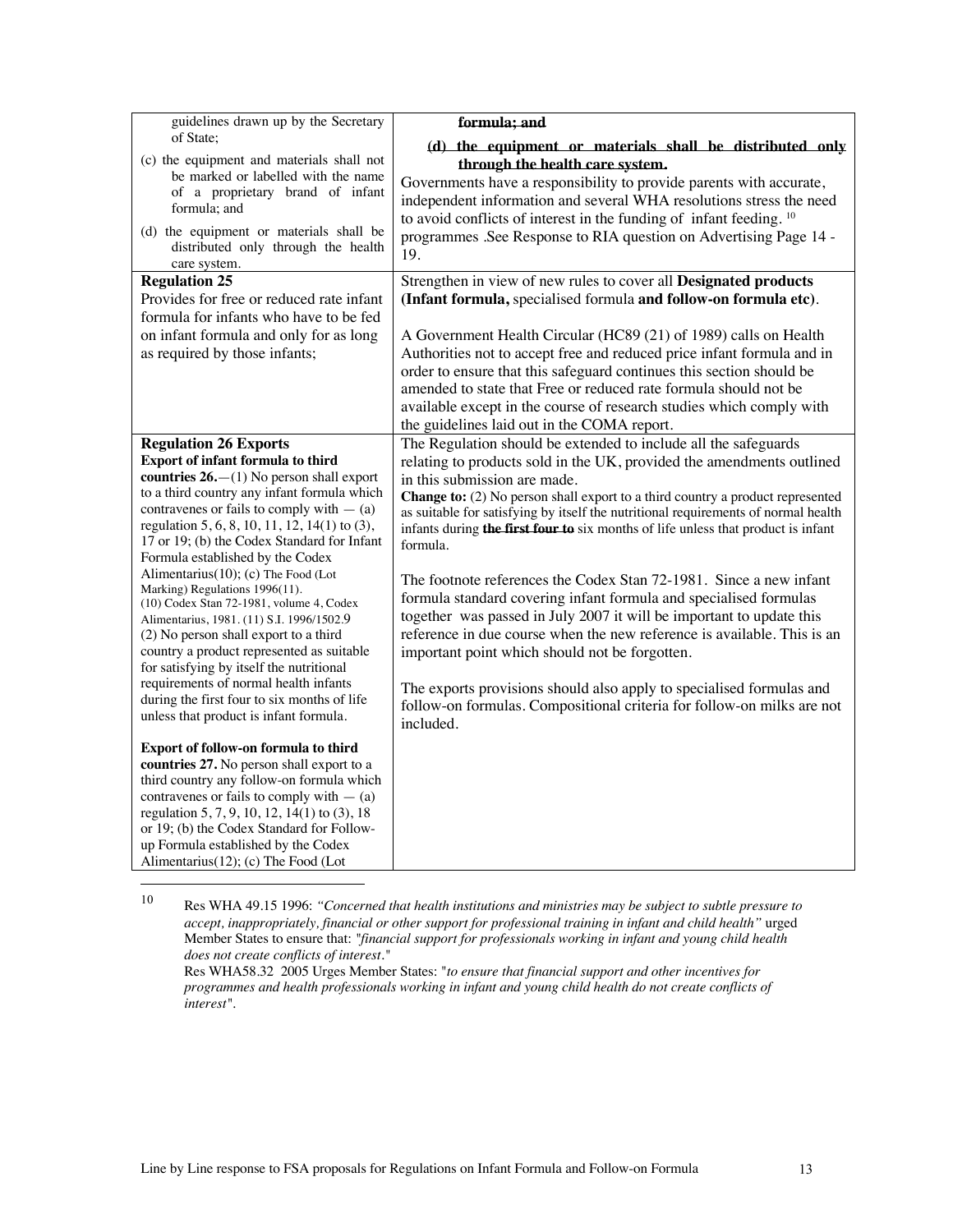| Marking) Regulations 1996                                                                                                         |                                                                                                                                                                                                                                                                                                                                                                                                                                                                                                                                                                                                                                                                                                  |
|-----------------------------------------------------------------------------------------------------------------------------------|--------------------------------------------------------------------------------------------------------------------------------------------------------------------------------------------------------------------------------------------------------------------------------------------------------------------------------------------------------------------------------------------------------------------------------------------------------------------------------------------------------------------------------------------------------------------------------------------------------------------------------------------------------------------------------------------------|
| <b>Monitoring</b><br>Each food authority is responsible for<br>enforcement and execution of these<br>Regulations within its area. | There is no clarification of who is responsible for monitoring the<br>working of law, collating breaches and co-ordinating between food<br>authorities. This is necessary to ensure the legislation is effective.                                                                                                                                                                                                                                                                                                                                                                                                                                                                                |
|                                                                                                                                   | The regulation could usefully quote Article 11.3 of the Code<br>"Independently of any other measures taken for implementation of this<br>Code, manufacturers and distributors of products within the scope of<br>this Code should regard themselves as responsible for monitoring their<br>marketing practices according to the principles and aim of this Code,<br>and for taking steps to ensure that their conduct at every level<br>conforms to them" and Res WHA 49.15 (1996) which urged Member<br>States to ensure that:"monitoring is carried out in a transparent and                                                                                                                   |
|                                                                                                                                   | independent manner, free from commercial influence."                                                                                                                                                                                                                                                                                                                                                                                                                                                                                                                                                                                                                                             |
| <b>Regulation 30</b><br><b>Amendment to Foods for Special</b><br><b>Medical Purposes Act</b>                                      | Merge the regulations BFLG has always maintained that<br>specialised formula should be covered by the same piece of<br>legislation as regular formulas and that the definition of<br>'healthy' is not at all clear. The Codex standards include all<br>infant formulae under the same standard.                                                                                                                                                                                                                                                                                                                                                                                                  |
| <b>NEW SECTION</b><br>Sales incentives, bonuses                                                                                   | <b>INSERT</b> a new provision covering employees of<br>manufacturers and distributors<br>In systems of sales incentives for marketing personnel, the volume of sales of<br>designated products should not be included in the calculation of bonuses,<br>nor should quotas be set specifically for sales of these products. This should<br>not be understood to prevent the payment of bonuses based on the overall<br>sales by a company of other products marketed by it.<br>Personnel employed in marketing designated products should not, as part<br>of their job responsibilities, perform educational functions in relation to<br>pregnant women or mothers of infants and young children. |
|                                                                                                                                   | Article 8 of the International Code is quite clear that there should be no<br>sales incentives or bonuses for marketing personnel related to the<br>volume of sales of breastmilk substitutes and that employees should<br>not perform educational functions in health care systems, schools or<br>elsewhere.                                                                                                                                                                                                                                                                                                                                                                                    |